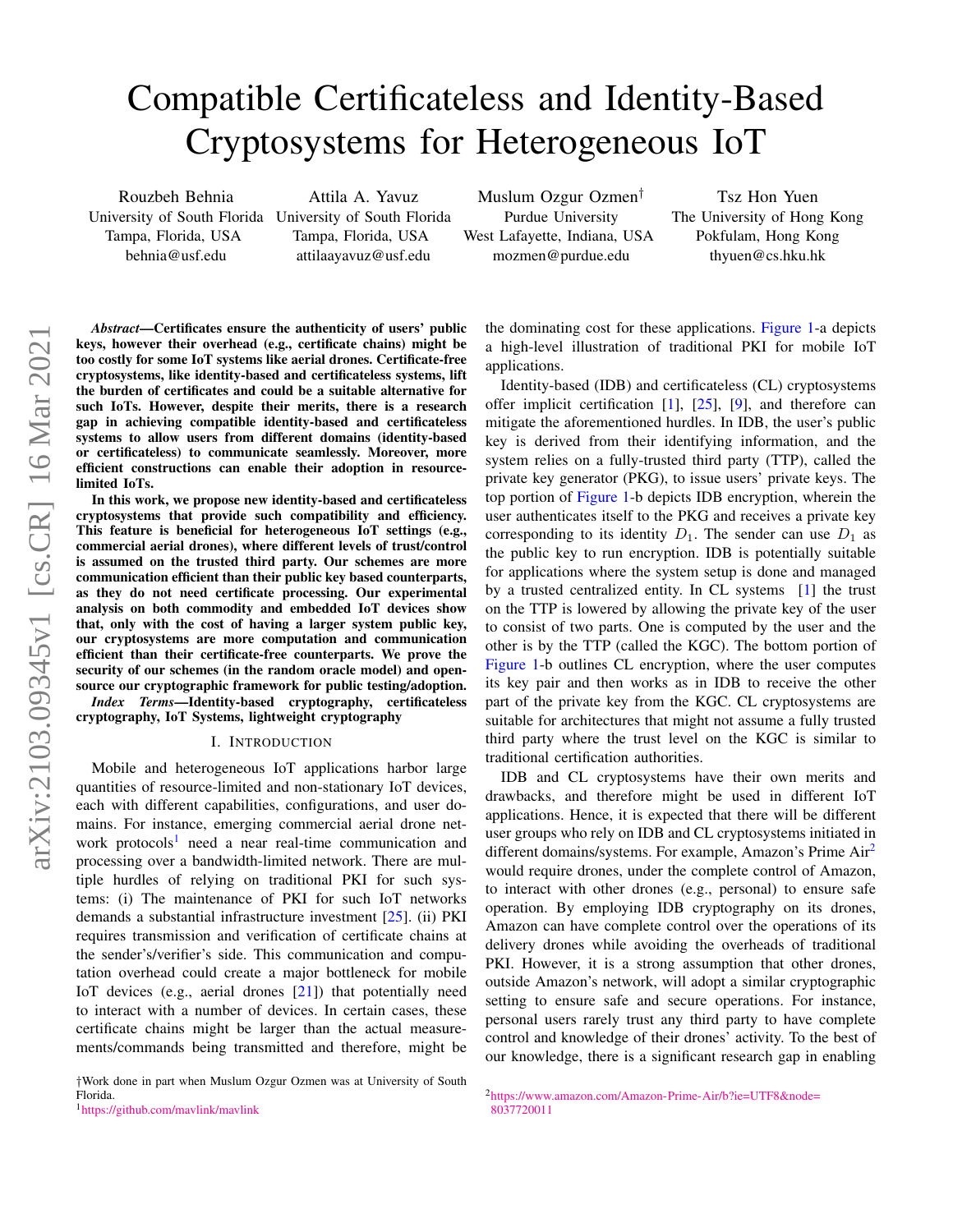Fig. 1: Proposed IDB and CL Cryptosystems and Alternatives (High-Level)

<span id="page-1-0"></span>

a seamless communication between users who are registered under different domains (e.g., IDB and CL). This is a potential obstacle to widely deploy efficient certificate-free solutions in heterogeneous environments. This limitation is mentioned in [Figure 1-](#page-1-0)b. Moreover, it is important to further improve the computational efficiency of IDB and CL techniques to offer a low end-to-end delay that is needed by delay-aware IoT applications.

Our Contribution. We propose a new series of public key encryption, digital signature, and key exchange schemes that permit users from different domains (IDB or CL) to communicate seamlessly. To our knowledge, this is the first set of certificate-free cryptosystems that achieve such compatibility and efficiency, and therefore a suitable alternative for resourcelimited IoT systems such as commercial aerial drones. The idea behind our constructions is to create special key generation algorithms that harness the additive homomorphic property of the exponents and cover-free functions to enable the users to incorporate their private keys into the one provided by the TTP without falsifying it. As detailed in [Section IV,](#page-3-0) this special design is applicable across our IDB and CL algorithms, and therefore it permits a seamless communication between our IDB and CL cryptosystems. This strategy also reduces the cost of online operations and enables our schemes to achieve a lower end-to-end delay compared to their counterparts. We elaborate on some desirable properties of our schemes as below.

• Compatible IDB and CL Schemes: Fig [1.](#page-1-0)c outlines the concept of *compatible* IDB and CL schemes where the users from different domains (and trust-levels) can use identical encryption, signature, and key exchange algorithms to communicate without any additional overhead.

• Computation & Communication Efficiency: Based on our analysis, new schemes offer performance advantages over their counterparts: (i) Similar to other IDB/CL cryptosystems, our schemes lift the hurdle of certificate transmission and verification, and therefore offer significant communication efficiency over some of the most efficient PKI-based schemes. This advantage grows proportional to the size of the certificate chain. (ii) Our schemes outperform their certificate-free counterparts on the vast majority of the performance metrics. For instance, the end-to-end delay in our IDB/CL encryption schemes is  $\approx 25\%$  lower than our most efficient counterpart in [\[29\]](#page-11-0). Our signature schemes achieve up to %52 faster endto-end delay as compared to our counterparts. We also achieve a 65% lower end-to-end delay for our key exchange schemes.

• Open-Sourced Implementation: We implemented our schemes on a commodity hardware and an 8-bit AVR microprocessor, and compared their performance with a variety of their counterparts capturing some of the most efficient traditional PKI, IDB and CL schemes (see [Section VI](#page-7-0) for details). We open-source our implementations for broad testing, benchmarking, and adoption purposes.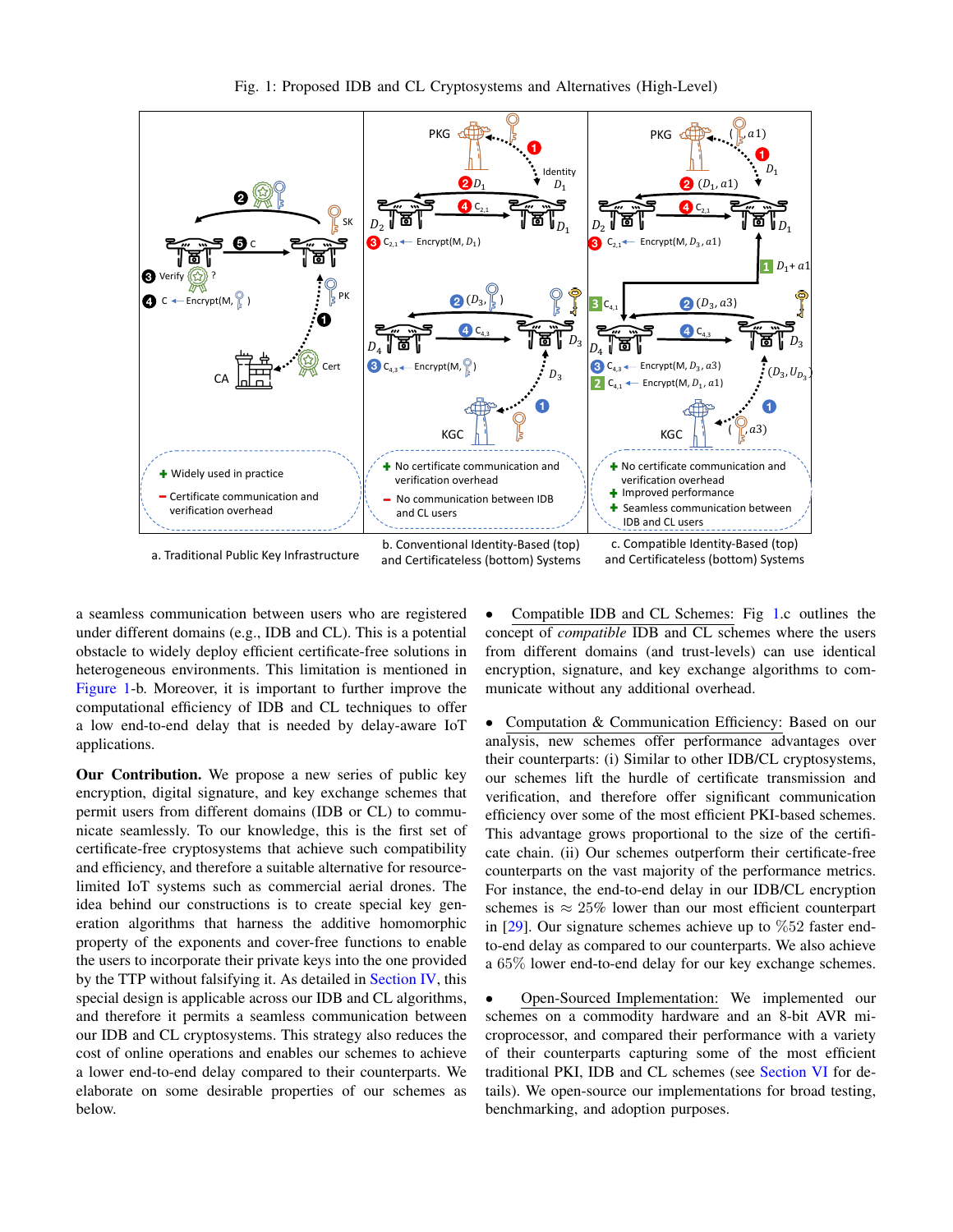## II. PRELIMINARIES

**Notation.** Given two primes  $p$  and  $q$ , we define a finite field  $\mathbb{F}_p$  and a group  $\mathbb{Z}_q$ . We work on  $E(\mathbb{F}_p)$  as an elliptic curve (EC) over  $\mathbb{F}_p$ , where  $P \in E(\mathbb{F}_p)$  is the generator of the points on the curve. We denote a scalar and a point on a curve with small and capital letters, respectively.  $x \stackrel{\$}{\leftarrow} S$  denotes a random uniform selection of  $x$  from a set  $S$ . We define the bit-length of a variable as  $|x|$  (i.e.,  $|x| = \log_2 x$ ). EC scalar multiplication is denoted as  $xP$ , and all EC operations use an additive notation. Hash functions are  $H_1: E(\mathbb{F}_p) \times E(\mathbb{F}_p) \to \{0,1\}^{\gamma}$ ,  $\text{H}_2$ :  $\{0,1\}^n \times \{0,1\}^* \rightarrow \mathbb{Z}_q$ ,  $\text{H}_3$ :  $E(\mathbb{F}_p) \rightarrow \{0,1\}^n$   $\text{H}_4$ :  $\{0,1\}^n \rightarrow \{0,1\}^n$  and  $H_5$ :  $\{0,1\}^n \times E(\mathbb{F}_p) \rightarrow \mathbb{Z}_q$ , where all hash functions are random oracles [\[6\]](#page-10-4). FourQ [\[12\]](#page-10-5) is a special EC that is defined by the complete twisted Edwards equation  $\mathcal{E}/F_{p^2}$ :  $-x^2 + y^2 = 1 + dx^2y^2$ . FourQ is known to be one of the fastest elliptic curves that admits 128-bit security level [\[12\]](#page-10-5). Moreover, with extended twisted Edwards coordinates, FourQ offers the fastest EC addition algorithms [\[12\]](#page-10-5), that is extensively used in our optimizations. All of our schemes are realized on FourQ.

Definitions. We first give our intractability assumptions followed by the definitions of identity-based and certificateless encryption and signature schemes.

**Definition II.1.** *Given points*  $P, Q \in E(\mathbb{F}_p)$ *, the Elliptic Curve Discrete Logarithm Problem (ECDLP) asks to find* a*, if it exists, such that*  $aP(\text{mod }p) = Q$ .

**Definition II.2.** *Given*  $P, aP, bP \in E(\mathbb{F}_p)$ *, the Computational Diffie-Hellman Problem (CDHP) asks to compute* abP*.*

<span id="page-2-0"></span>Definition II.3. *An identity-based encryption scheme is consisted of four algorithms* IBE = {Setup, Extract, Enc, Dec}*.*

 $(msk,params) \leftarrow \text{IBE}\text{.}\text{Setup}(1<sup>\kappa</sup>)$ *: Given the security parameter* κ*, the PKG selects master secret key* msk*, computes master public key* mpk *and system parameters* params *(an implicit input to all the following algorithms).*

 $(sk_{ID}, Q_{ID}) \leftarrow$  IBE. Extract(*ID*, msk): Given an iden*tity* ID *and* msk*, the PKG computes the commitment value*  $Q_{ID}$  *and the private key sk<sub>ID</sub>.* 

 $c \leftarrow \text{IBE.Fnc}(m, ID, Q_{ID})$ : *Given a message m and*  $\overline{(ID, Q_{ID})}$ , the sender computes the ciphertext c.

 $m \leftarrow \text{IBE.Dec}(sk_{ID}, c)$ : *Given the ciphertext c and the private key of the receiver sk<sub>ID</sub>, the receiver returns either the corresponding plaintext*  $m$  *or*  $\perp$  *(invalid).* 

**Definition II.4.** An identity-based signature scheme is defined by four algorithms 
$$
IBS = \{Setup, Extract, Sig, Ver\}.
$$

 $(msk, mpk, params) \leftarrow \text{IBS}\text{.}\text{Setup}(1^{\kappa})$ : ): *As in* IBE.Setup *in [Definition II.3.](#page-2-0)*

 $(sk_{ID}, Q_{ID}) \leftarrow \text{IBS.Extract}(ID, msk):$  *As in* IBE.Extract *in [Definition II.3.](#page-2-0)*

 $\sigma \leftarrow \text{IBS.Sign}(m, sk_{ID})$ : *Given a message m and sk<sub>ID</sub>*, *returns a signature* σ*.*

 $d \leftarrow \text{IBS.Verify}(m, ID, Q_{ID}, \sigma)$ : *Given*  $m$ ,  $\sigma$  and  $\overline{(ID,Q_{ID})}$  *as input, if the signature is valid, it returns*  $d=1$ ,  $else d = 0.$ 

<span id="page-2-1"></span>Definition II.5. *A certificateless encryption scheme is defined by six algorithms* CLE = {KGCSetup, UserSetup, PartKeyGen, UserKeyGen, Enc, Dec}*.*

 $(msk, mpk, params) \leftarrow \text{CLE}.$  KGCSetup( $1^{\kappa}$ ): Give the se*curity parameter* κ*, the KGC generates master secret key* msk*, master public key* mpk *and the system parameters* params *(an implicit input to all the following algorithms).*

 $(\alpha, U) \leftarrow \text{CLE.UserSetup}(\cdot):$  *The user ID computes her*  $s$ *ecret value*  $\alpha$  *and its corresponding commitment U.* 

 $(w, Q_{ID}) \leftarrow \text{CLE.PartKeyGen}(ID, U, msk): Given ID,$ U*, and* msk *, the KGC computes partial private key* w *and its corresponding public commitment*  $Q_{ID}$ *.* 

 $x_{ID} \leftarrow$  CLE.UserKeyGen $(w, \alpha)$ : *Given*  $(w, \alpha)$ *, the user*  $\overline{ID}$  *computes*  $x_{ID}$ *.* 

 $c \leftarrow \text{CLE.Fnc}(m, ID, Q_{ID})$ : *Given*  $(m, ID, Q_{ID})$ *, sender computes ciphertext* c*.*

 $m' \leftarrow \text{CLE.Dec}(x_{ID}, c)$ : *Given the ciphertext c and the private key of the receiver*  $x_{ID}$ *, the receiver returns either corresponding plaintext*  $m$  *or*  $\perp$  *(invalid).* 

Definition II.6. *A certificateless signature scheme is defined by six algorithms* CLS = {KGCSetup, UserSetup, PartKeyGen, UserKeyGen,

Sig, Ver}. The definition of algorithms are as in [Definition II.5](#page-2-1) except for (CLS.Sig, CLS.Ver).

 $\sigma \leftarrow CLS$ . Sig $(m, x_{ID})$ : Given a message m, and the signer's private key  $x_{ID}$ , it returns a signature  $\sigma$ .

 $d \leftarrow \text{CLS}.\text{Ver}(m, ID, Q_{ID}, \sigma)$ : Given  $m, \sigma$  and  $(ID, Q_{ID})$ as input, if the signature is valid, it returns  $d = 1$ , else  $d = 0$ .

#### III. SECURITY MODEL

The security model of identity-based schemes is slightly stronger than those for traditional PKI based schemes. More specifically, the adversary can query for the private key of any user  $ID$ , except for the target user  $ID^*$ . In this paper, we constructed our schemes by following the security model of Identity-based systems proposed in [\[9\]](#page-10-3). In certificateless systems, the private key of the users consists of two parts: (i) user secret key  $\alpha$ , which is selected by the user, and (ii) partial private key  $w$ , which is supplied to the user by the KGC. Therefore, following [\[1\]](#page-10-2), it is natural to consider two types of adversaries for such systems.

A Type-I adversary  $A_I$  does not have access to msk or the user's partial private key  $w$  but is able to replace any user's public key  $U$  with public key of its choice  $U'$ . However, in our security model, since we adopt the binding method [\[1\]](#page-10-2), replacing the public key will result in falsifying the partial private key (and evidently the private key). Therefore, following [\[2\]](#page-10-6), we allow  $A_I$  to query for the secret key of the user via  $\alpha \leftarrow \mathcal{O}_{\text{SecKey}}(ID)$ . Note that our model can also be extended to allow  $A_I$  to replace the public key of the user (see [Section V\)](#page-4-0). A Type-II adversary  $A_{II}$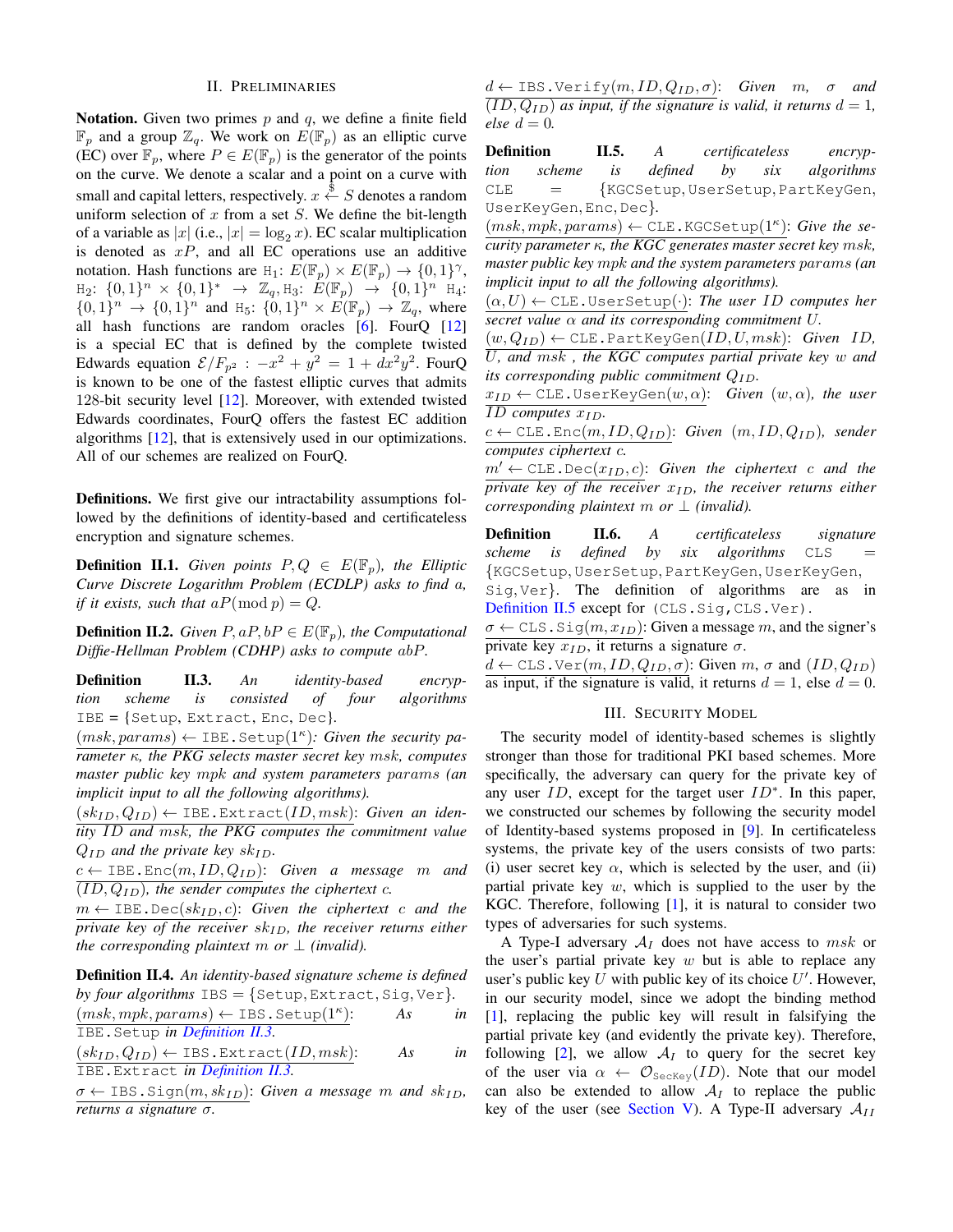is assumed to be a malicious KGC. Having knowledge on  $msk$ ,  $A_{II}$  can query the partial private key of the user via  $w \leftarrow \mathcal{O}_{\text{PartKey}}(ID)$ . Following [\[1\]](#page-10-2), we allow the adversary  $A \in \{A_I, A_{II}\}\$ to extract private key of users' private keys via the  $x_{ID} \leftarrow \mathcal{O}_{\text{Corrupt}}(ID)$ . We note that inspired by [\[3\]](#page-10-7), many improvements on the security models of certificateless systems have been suggested (e.g., [\[2\]](#page-10-6), [\[3\]](#page-10-7), [\[17\]](#page-10-8)). In this paper, we provide our proof in the original model proposed in [\[1\]](#page-10-2), [\[3\]](#page-10-7), but note that many of those stronger security requirements can be enforced if needed. We assume *params* to be the implicit input to all the following algorithms.

<span id="page-3-1"></span>Definition III.1. *The indistinguishability of a* CLE *under chosen ciphertext attack (IND-CLE-CCA) experiment*  $Expt_{\mathcal{A}}^{IND-CLE-CC\bar{A}}$  *is defined as follows.* 

- C runs CLE.KGCSetup( $1^{\kappa}$ ) and returns  $mpk$  to A.
- $\,\, (ID^*, m_0, m_1) \leftarrow \mathcal{A}^{\mathcal{O}_\text{\tiny{PartKey}} , \mathcal{O}_\text{\tiny{SecKey}} , \mathcal{O}_\text{\tiny{Corrupt}} , \mathcal{O}_\text{\tiny{Dec}}}(mpk)$
- $-$  C picks  $b \stackrel{\$}{\leftarrow} \{0,1\}, \; c_b \; \leftarrow \; \texttt{CLE} \, . \, \texttt{Enc}(m_b, ID^*)$  and returns  $c_b$  to A.
- $-$  A performs the second series of queries, with a restriction of querying  $ID^*$  or  $c_b$  to Corrupt( $\cdot$ ) or CLE.Dec( $\cdot$ ), respectively. Finally,  $A$  outputs a bit  $b'$ .

A wins the above experiment if  $b = b'$  and the following *conditions hold: (i)*  $ID^*$  *was never submitted to*  $\mathcal{O}_{\text{Corrupt}}$ *. (ii)* If  $A = A_I$ ,  $ID^*$  was never submitted to  $\mathcal{O}_{PartKey}$ . (iii) If  $A =$  $A_{II}$ ,  $ID^*$  was never submitted to  $\mathcal{O}_{SecKey}$ . The IND-CLE-*CCA advantage of*  $\mathcal A$  *is*  $Pr[b = b'] \leq \frac{1}{2} + \epsilon$ *, for a negligible .*

<span id="page-3-2"></span>Definition III.2. *The existential unforgeability under chosen message attack (EU-CLS-CMA) experiment* Expt*EU-CLS-CMA* <sup>A</sup> *for a certificateless signature* CLS *is defined as follows.*

- C runs CLS.KGCSetup $(1^{\kappa})$  and returns  $mpk$  A.
- $\ \ (ID^*, m^*, \sigma^*) \leftarrow \mathcal{A}^{\mathcal{O}_{\mathrm{PartKey}}, \mathcal{O}_{\mathrm{SecKey}}, \mathcal{O}_{\mathrm{Corrupt}}, \mathcal{O}_{\mathrm{Sign}}}(mpk)$

A wins the above experiment if  $1 \leftarrow CLS$ .  $Ver(m^*, \sigma^*, ID)$ , *and the following conditions hold: (i)* ID<sup>∗</sup> *was never submitted to*  $\mathcal{O}_{\text{Corrupt}}$ *(ii)* If  $\mathcal{A} = \mathcal{A}_I$ *,*  $ID^*$  *was never submitted to*  $\mathcal{O}_{\text{PartKey}}$ *. (iii)* If  $\mathcal{A} = \mathcal{A}_{II}$ *,*  $ID^*$  *was never* submitted to  $\mathcal{O}_{\mathit{SecKey}}$ . The EU-CLS-CMA advantage of A is  $\Pr[Expt_{\mathcal{A}}^{EU-CLS-CMA} = 1]$ 

## IV. PROPOSED SCHEMES

## <span id="page-3-0"></span>*A. Proposed Identity-Based Cryptosystem*

Most of pairing-free IDB schemes rely on the classical signatures (e.g., [\[24\]](#page-10-9)) in their key generation to provide implicit certification. The use of such signatures to construct IDB schemes usually require several expensive operations (e.g., scalar multiplication), and therefore may incur a nonnegligible computation overhead. To reduce this cost, we exploit the message encoding technique and subset resilient functions (similar to  $[23]$ ) along with the exponent product of powers property to generate keys. This permits an improved efficiency for both the PKG and user since it only requires a hash call and a few point additions.

Our IDB schemes use similar IBE.Setup and IBE.Extract functions whose key steps are outlined as follows. In the IBE. Setup, the PKG selects  $t$  values  $v_i \leftarrow \mathbb{Z}_q$ , and computes their commitments as  $V_i \leftarrow v_i P$ mod p, for  $i = 1, \ldots, t$ , it then sets the master secret key  $msk \leftarrow (v_1, \ldots, v_t)$  and the system-wide public key  $mpk \leftarrow (V_1, \ldots, V_t)$ . This is similar to the scheme in [\[23\]](#page-10-10), where EC scalar multiplication is used as the one-way function. In IBE.Extract, the PKG picks a nonce  $\beta \leftarrow \mathbb{Z}_q$ and computes its commitments  $Q \leftarrow \beta P \mod p$ . The PKG then derives indexes  $(j_1, \ldots, j_k) \leftarrow H_1(ID, Q)$ , which select k-out-of-t elements from the master secret key  $v_{j_i}$  for  $i = 1, \ldots, k$ . Note that Q is implicitly authenticated by being included in input of  $H_1(\cdot)$ , this is similar to the technique used in other pairing-free identity-based and certificateless systems [\[15\]](#page-10-11), [\[3\]](#page-10-7). In Steps 3-4, unlike the scheme in  $[23]$ , where secret keys are exposed, we use the additive homomorphic property in the exponent to mask the one-time signature  $y$ (Step 3) via the nonce  $\beta$  (in line with [\[5\]](#page-10-12), [\[4\]](#page-10-13)). The PKG will then sends  $(x, Q)$  to the user via a secure channel.

Identity-Based Encryption Scheme: In IBE.Enc [\(Algo](#page-4-1)[rithm 1,](#page-4-1) Step 2), the indexes obtained from  $H_1$  are used to retrieve the components  $V_{j_i}$  from the system-wide public key  $mpk$ . The input of  $H_3$  is the ephemeral key, which given the ciphertext  $c = (R, u, v)$ , can be recomputed by the receiver in the IBE.Dec algorithm.  $\sigma$  and  $r$  are computed in-line with the transformation proposed in [\[14\]](#page-10-14).

Identity-Based Signature Scheme: In IBS.Verify, the public key of the user  $Y_a$  is computed from  $V_{j_i} \in mpk$  via the indexes retrieved from the output of  $H_1$ . The key generation is as in [Algorithm 1.](#page-4-1) The rest of the signing and verification steps are akin to Schnorr signatures [\[24\]](#page-10-9).

Identity-Based Key Exchange Scheme: For the key exchange scheme, we run IBE.Setup and then let both parties, Alice and Bob, obtain  $(x_A, Q_A)$  and  $(x_B, Q_B)$  via the IBE.Extract algorithm, respectively. Alice then picks  $z_A \stackrel{\$}{\leftarrow} \mathbb{Z}_q$ , computes its commitment  $M_A \leftarrow z_A P \bmod p$ , and sends  $(M_A, Q_A)$  to Bob. Bob does the same and sends  $(M_B, Q_B)$  to Alice. Alice then computes  $(j_1, \ldots, j_k) \leftarrow$  $H_1(ID_b, Q_b)$  and  $Y_b \leftarrow \sum_{i=1}^k V_{j_i} \text{ mod } p$  and outputs the shared secret key as  $K_a \leftarrow x_a(Y_b + Q_b) + z_a M_b \text{ mod } p.$ Bob works similarly, and outputs the shared key as  $K_b \leftarrow$  $x_b(Y_a + Q_a) + z_bM_a \text{ mod } p.$ 

# *B. Proposed Certificateless Cryptosystem*

For our CL schemes to achieve the same trust level (Level 3) [\[16\]](#page-10-15) on the third party (KGC), as in traditional PKI, we use the binding method [\[1\]](#page-10-2) in the CLE.PartKeyGen and CLS.PartKeyGen algorithms. Note that the same secure channel which is used for user authentication (e.g., SSL/TLS), can be used to send the user commitment  $U$  to the KGC. This permits an implicit certification of  $U$ , and therefore any changes of U, will falsify the private key.

| The | CLE.KGCSetup   |                      | algorithm        |  | 1S | <b>as</b> |
|-----|----------------|----------------------|------------------|--|----|-----------|
| in  | IBE.Setup      | $\mathbf{m}$         | <b>Algorithm</b> |  |    | The       |
|     | CLE.PartKeyGen | algorithm is similar |                  |  | to | the       |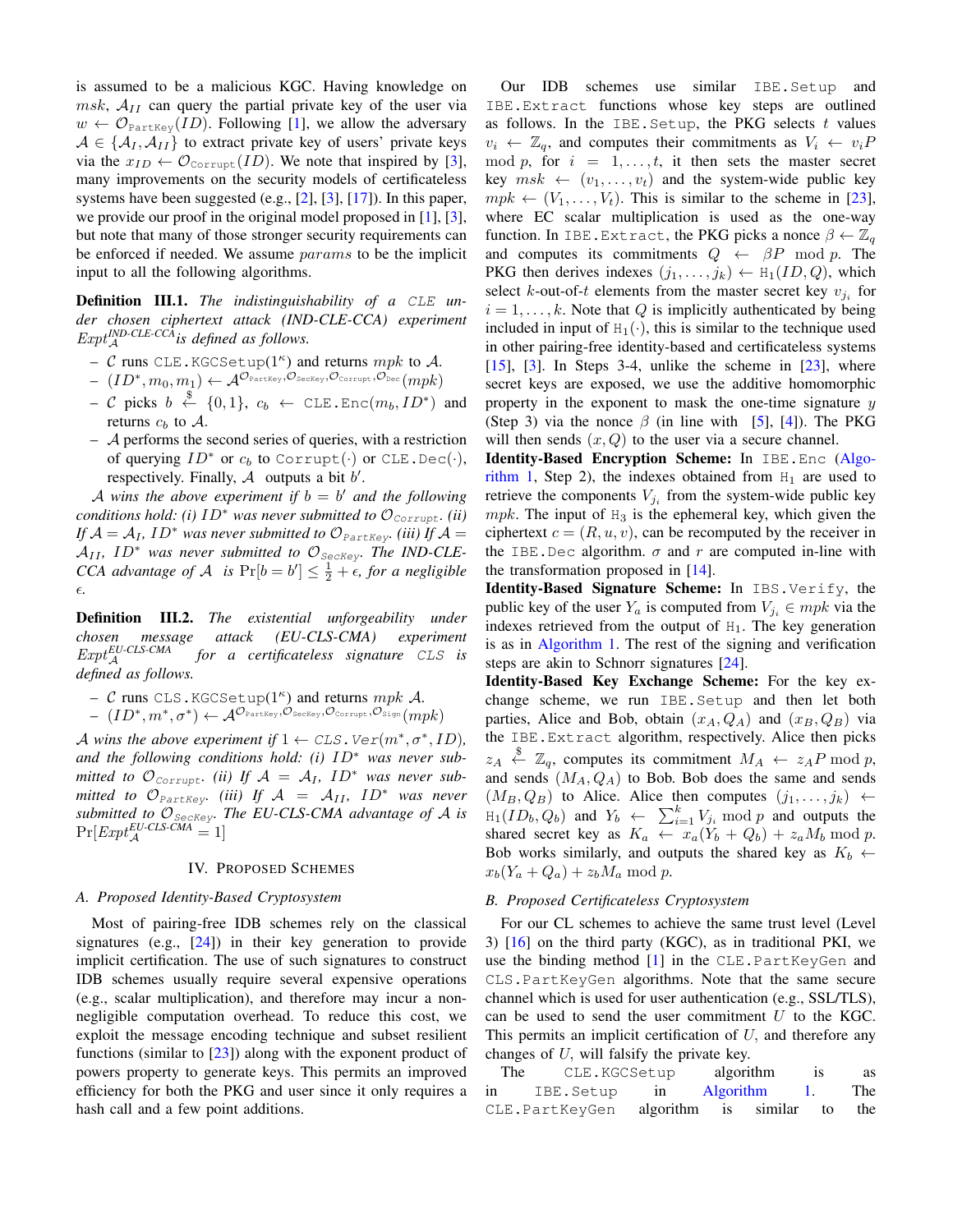## <span id="page-4-1"></span>Algorithm 1 Identity-Based Encryption

| $(msk,params) \leftarrow \text{IBE.Setup}(1^{\kappa})$ :<br>1: Select primes p and q and $(t, k) \in \overline{\mathbb{N}}$ where $t >> k$ .<br>2: for $i = 1, , t$ do<br>3: $v_i \stackrel{\$}{\leftarrow} \mathbb{Z}_q$ , $V_i \leftarrow v_i P \bmod p$<br>4: <b>return</b> $msk \leftarrow (v_1, \ldots, v_t)$ , $mpk \leftarrow (V_1, \ldots, V_t)$ and<br>$params \leftarrow (H_1, H_2, H_3, H_4, p, q, k, t, mpk)$ | $c \leftarrow$ IBE. Enc $(m, ID_a, Q_a)$ : Bob encrypts message $m \in$<br>$\{0,1\}^n$ .<br>1: $\sigma \stackrel{\$}{\leftarrow} \{0,1\}^n$ , $r \leftarrow H_2(\sigma, m)$ , $R \leftarrow rP \mod p$<br>2: $(j_1, \ldots, j_k) \leftarrow \text{H}_1(ID_a, Q_a), Y_a \leftarrow \sum_{i=1}^k V_{j_i} \text{ mod } p$<br>3: $u \leftarrow H_3(r(Y_a + Q_a) \mod p) \oplus \sigma$ , $v \leftarrow H_4(\sigma) \oplus m$ |
|---------------------------------------------------------------------------------------------------------------------------------------------------------------------------------------------------------------------------------------------------------------------------------------------------------------------------------------------------------------------------------------------------------------------------|--------------------------------------------------------------------------------------------------------------------------------------------------------------------------------------------------------------------------------------------------------------------------------------------------------------------------------------------------------------------------------------------------------------------------|
| $(w,Q) \leftarrow$ IBE.Extract $(ID, U, msk)$ :<br>1: $\beta \stackrel{\$}{\leftarrow} \mathbb{Z}_q$ , $Q \leftarrow \beta P \text{ mod } p$<br>2: $(j_1,\ldots,j_k) \leftarrow H_1(ID,Q)$ where for all $i=1,\ldots,t$ ,<br>$1 < i_i <  t $<br>3: $y \leftarrow \sum_{i=1}^{k} v_{j_i} \mod q$<br>4: $x \leftarrow y + \beta \mod q$<br>5: return $(x,Q)$                                                                | 4: <b>return</b> $c = (R, u, v)$<br>$m \leftarrow \text{IBE.Dec}(x_a, c)$ : Alice decrypts the ciphertext c.<br>1: $\sigma' \leftarrow H_3(x_a R \mod p) \oplus u$<br>2: $m' \leftarrow v \oplus H_4(\sigma'), r' \leftarrow H_2(\sigma', m)$<br>3: if $r'P \pmod{p} = R$ then<br>return $m'$<br>4: else return $\perp$                                                                                                  |
| <b>Algorithm 2</b> Identity-Rased Signature                                                                                                                                                                                                                                                                                                                                                                               |                                                                                                                                                                                                                                                                                                                                                                                                                          |

# <span id="page-4-2"></span> $\gamma$ gorithm 2 Identity-Based Signature

| $(msk,params) \leftarrow \text{IBS}\cdot \text{Setup}(1^{\kappa})$ : Description identi-<br>cal to $IBE$ . Setup in Algorithm 1, except that only the<br>description of $H_1$ and $H_5$ is included in <i>params</i> . | 2: $e \leftarrow H_5(m, R)$<br>3: $s \leftarrow r - e \cdot x_a \mod q$<br>4: return $(s, e)$                                                                                  |
|------------------------------------------------------------------------------------------------------------------------------------------------------------------------------------------------------------------------|--------------------------------------------------------------------------------------------------------------------------------------------------------------------------------|
| $(w, Q) \leftarrow \text{IBS.Extract}(ID, U, msk):$<br>$\sin$<br>As<br>IBE.Extract in Algorithm 1.                                                                                                                     | $\{0,1\} \leftarrow \text{IBS}.\text{Verify}(m, ID_a, Q_a, \langle s, e \rangle)$ : Bob verifies<br>the signature $(s, e)$ .<br>1: $(j_1,\ldots,j_k) \leftarrow H_1(ID_a,Q_a)$ |
| $(s, e) \leftarrow \text{IBS}.\text{Sign}(m, x_a):$ Alice $ID_a$ signs message m.                                                                                                                                      | 2: $Y_a \leftarrow \sum_{i=1}^k V_{j_i} \mod p$<br>3: $R' \leftarrow s\overline{P} + e(Y_a + Q_a) \bmod p$                                                                     |
| 1: $r \stackrel{\$}{\leftarrow} \mathbb{Z}_q$ , $R \leftarrow rP \mod p$                                                                                                                                               | 4: if $e = H_5(m, R')$ then return 1<br>$5:$ else return $0$                                                                                                                   |

IBE.Extract in [Algorithm 1,](#page-4-1) with the difference that the user commitment  $U$  is used to compute  $Q$ . In CLE.UserKeyGen, the correctness of the partial private key is checked first before the private key  $x$  is computed.

Certificateless Encryption Scheme: Note that the CLE.Enc and CLE.Dec algorithms are identical to IBE.Enc and IBE.Dec algorithms in [Algorithm 1.](#page-4-1)

Certificateless Signature Scheme: The setup and key generation algorithms are as in [Algorithm 3,](#page-5-0) and the CLS.Sign and CLS.Verify algorithms are as in IBS.Sign and IBS.Verify in [Algorithm 2,](#page-4-2) respectively.

Certificateless Key Exchange Scheme: Given the compatibility of our IDB and CL schemes, after the initial algorithms (system setup and key generation) take place as in [Algo](#page-5-0)[rithm 3,](#page-5-0) the CL key exchange will be identical to the one proposed in the identity-based key exchange scheme above.

## *C. Compatibility of Identity-Based and Certificateless Schemes*

In our CL schemes, we utilize the additive homomorphic property of the exponents (i.e.,  $w$ ) when the KGC includes the addition of commitments (Wand  $U$ ) in the  $H_1$ . After receiving  $w$ , the user exploits the homomorphic property to modify the key without falsifying it and obtain  $x$ . For instance, we observed that our counterparts  $(e.g., [9], [1])$  $(e.g., [9], [1])$  $(e.g., [9], [1])$  $(e.g., [9], [1])$  $(e.g., [9], [1])$  do not offer such a compatibility, since the partial private key is the KGC's commitment to the (hash of) user identity, without a

homomorphic property. Moreover, the KGC does not output any auxiliary value to incorporate the user commitment with it.

As shown above, our IDB and CL schemes are compatible, thanks to the special design of their key generation algorithms (i.e., Extract in IDB, UserSetup and PartKeyGen in CL). Therefore, after the users computed/obtained their keys from the third party, the interface of the main cryptographic functions (e.g., encrypt, decrypt, sign, etc.) are identical in both systems, therefore, the users can communicate with uses in different domains seamlessly. For instance, ciphertext  $c = (R, u, v)$  outputted by the CLE. Enc in [Algorithm 1,](#page-4-1) can be decrypted by a user in the identity-based setting by the IBE.Dec algorithm in [Algorithm 1.](#page-4-1) This also applies to the signature and the key exchange schemes proposed above.

## V. SECURITY ANALYSIS

<span id="page-4-3"></span><span id="page-4-0"></span>**Theorem 1.** If an adversary  $A_I$  can break the IND-CLE-*CCA security of the encryption scheme proposed in Algorithm [3](#page-5-0) after*  $q_{H_i}$  *queries to random oracles*  $H_i$  *for*  $i \in \{1, 2, 3, 4\}$ *,*  $q_D$  *queries to the decryption oracle and*  $q_{sk}$  *to the private key extraction oracle with probability . There exists another algorithm* C *that runs* A<sup>I</sup> *as subroutine and breaks a random instance of the CDH problem*  $(P, aP, bP)$  with probability  $\epsilon'$ *where:*  $\epsilon' > \frac{1}{q_{\text{H3}}} \Big( \frac{2\epsilon}{\mathbf{e}(q_{sk}+1)} - \frac{q_{\text{H2}}}{2^n} - \frac{q_D(q_{\text{H2}}+1)}{2^n} - \frac{2q_D}{p} \Big).$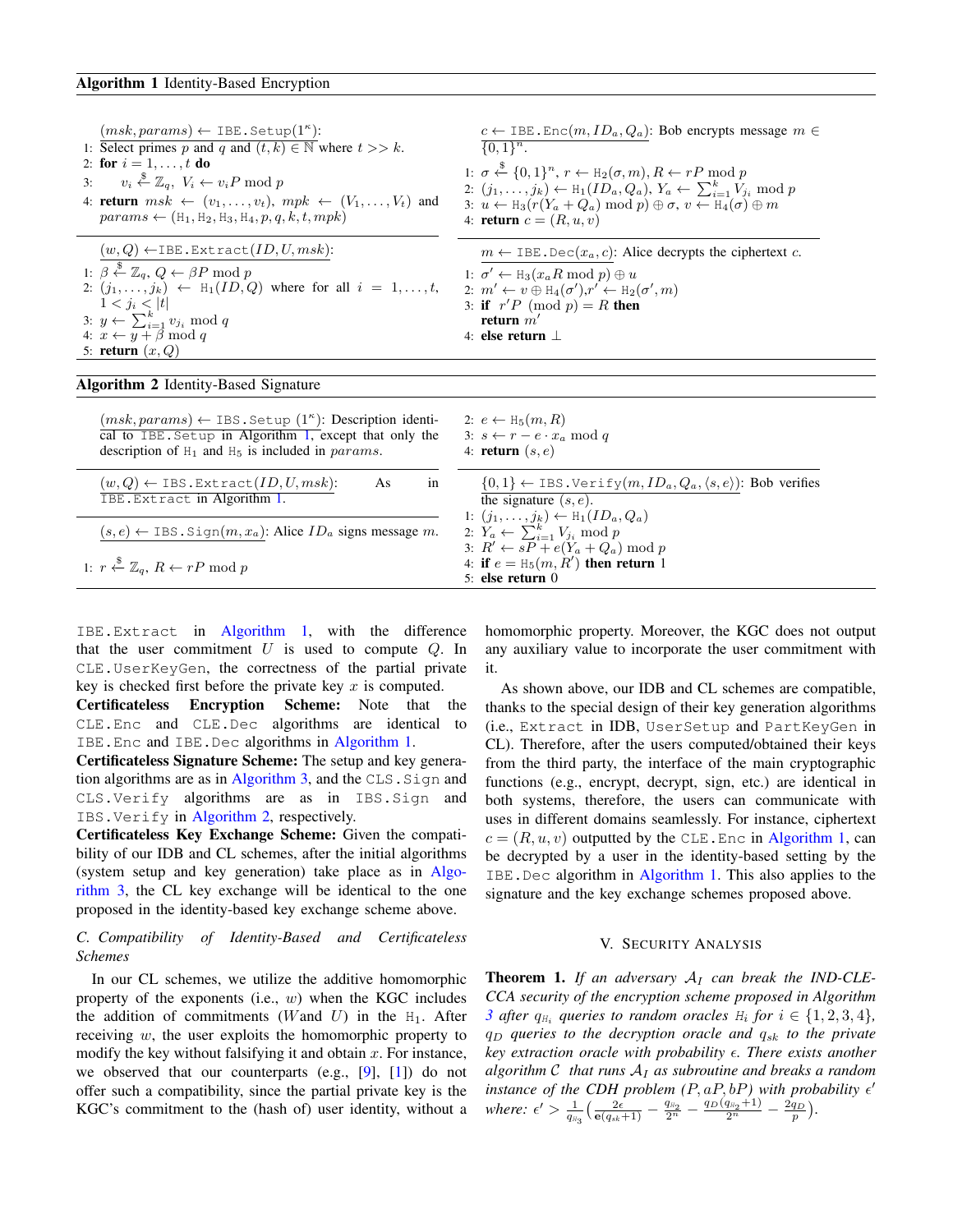## <span id="page-5-0"></span>Algorithm 3 Certificateless Encryption

| $(msk,params) \leftarrow \texttt{CLE.KGCSetup}(1^{\kappa})$ :<br>As<br>in<br>IBE. Setup in Alg. 1.<br>$(\alpha, U) \leftarrow$ CLE.UserSetup( $\cdot$ ):<br>1: $\alpha \stackrel{\$}{\leftarrow} \mathbb{Z}_q, U \leftarrow \alpha P \bmod p$<br>2: return $(\alpha, U)$<br>$(w, Q) \leftarrow$ CLE. PartKeyGen $(ID, U, msk)$ :<br>1: $\beta \stackrel{\$}{\leftarrow} \mathbb{Z}_q$ , $W \leftarrow \beta P \text{ mod } p$<br>2: $Q = U + W \bmod p$<br>3: $(j_1, \ldots, j_k) \leftarrow H_1(ID, Q)$ where for all $i = 1, \ldots, t$ ,<br>$1 < i_i <  t $<br>4: $y \leftarrow \sum_{i=1}^{k} v_{j_i} \mod q$<br>5: $w \leftarrow y + \beta \mod q$<br>6: return $(w, Q)$ | $x \leftarrow$ CLE.UserKeyGen $(w, \alpha)$ :<br>1: $(i_1,\ldots,i_k) \leftarrow H_1(ID,Q), Y \leftarrow \sum_{i=1}^k V_{j_i} \text{ mod } p$<br>2: $W' \leftarrow Q - U \mod p$ , $W'' := wP - Y \mod p$<br>3: if $W' = W''$ then return $x \leftarrow w + \alpha \mod q$ else return<br>$c \leftarrow \text{CLE. Enc}(m, ID_a, Q_a)$ : Bob encrypts message $m \in$<br>$\{0,1\}^n$ .<br>1: $\sigma \stackrel{\$}{\leftarrow} \{0,1\}^n$ , $r \leftarrow H_2(\sigma, m)$ , $R \leftarrow rP \mod p$<br>2: $(j_1, , j_k) \leftarrow H_1(ID_a, Q_a), Y_a \leftarrow \sum_{i=1}^k V_{i_i} \text{ mod } p$<br>3: $u \leftarrow H_3(r(Y_a + Q_a) \mod p) \oplus \sigma, v \leftarrow H_4(\sigma) \oplus m$<br>4: <b>return</b> $c = (R, u, v)$<br>$m \leftarrow$ CLE. Dec $(x_a, c)$ : Alice decrypts the ciphertext c.<br>1: $\overline{\sigma' \leftarrow H_3(x_a R \bmod p)} \oplus u$<br>2: $m' \leftarrow v \oplus H_4(\sigma'), r' \leftarrow H_2(\sigma', m)$<br>3: if $r'P \pmod{p} = R$ then<br>return $m'$<br>4: else return $\perp$ |
|-------------------------------------------------------------------------------------------------------------------------------------------------------------------------------------------------------------------------------------------------------------------------------------------------------------------------------------------------------------------------------------------------------------------------------------------------------------------------------------------------------------------------------------------------------------------------------------------------------------------------------------------------------------------------------|--------------------------------------------------------------------------------------------------------------------------------------------------------------------------------------------------------------------------------------------------------------------------------------------------------------------------------------------------------------------------------------------------------------------------------------------------------------------------------------------------------------------------------------------------------------------------------------------------------------------------------------------------------------------------------------------------------------------------------------------------------------------------------------------------------------------------------------------------------------------------------------------------------------------------------------------------------------------------------------------------------------------------------------------|
| <b>Algorithm 4</b> Certificateless Digital Signature                                                                                                                                                                                                                                                                                                                                                                                                                                                                                                                                                                                                                          |                                                                                                                                                                                                                                                                                                                                                                                                                                                                                                                                                                                                                                                                                                                                                                                                                                                                                                                                                                                                                                            |
| $(msk,params) \leftarrow \texttt{CLS}.$ KGCSetup $(1^{\kappa})$ :<br>As in<br>CLE.KGCSetup in Alg. 3, except that $H_1$ and $H_5$ are<br>in params.                                                                                                                                                                                                                                                                                                                                                                                                                                                                                                                           | $(s, e) \leftarrow \text{CLS}.$ Sign $(m, x_a)$ : Alice $ID_a$ signs message m.<br>1: $r \stackrel{\$}{\leftarrow} \mathbb{Z}_q$ , $R \leftarrow rP \mod p$<br>$ \sim$ $\sim$ $\sim$                                                                                                                                                                                                                                                                                                                                                                                                                                                                                                                                                                                                                                                                                                                                                                                                                                                       |

<span id="page-5-1"></span>

| in<br>$(\alpha, U) \leftarrow$ CLS.UserSetup(params):<br>As<br>4: return $(s, e)$<br>CLE. UserSetup in Alg. 3.<br>$(w,Q) \leftarrow$ CLS.PartKeyGen $(ID,U,msk)$ :<br>As<br>1n<br>signature $(s, e)$ .<br>CLE.PartKeyGen in Alg. 3.<br>1: $(j_1,\ldots,j_k) \leftarrow H_1(ID_a,Q_a)$<br>2: $Y_a \leftarrow \sum_{i=1}^k V_{j_i} \mod p$<br>in<br>$x \leftarrow$ CLS.UserKeyGen(params, $\alpha, w$ ):<br>As<br>3: $R' \leftarrow s\overline{P} + e(Y_a + Q_a) \bmod p$<br>CLE.UserKeyGen in Alg. 3.<br>4: if $e = H_5(m, R')$ then return 1 | CLE. KGCSetup in Alg. 3, except that $H_1$ and $H_5$ are<br>in params. |  | 1: $r \stackrel{\$}{\leftarrow} \mathbb{Z}_q$ , $R \leftarrow rP \mod p$<br>2: $e \leftarrow H_5(m, R)$ |
|----------------------------------------------------------------------------------------------------------------------------------------------------------------------------------------------------------------------------------------------------------------------------------------------------------------------------------------------------------------------------------------------------------------------------------------------------------------------------------------------------------------------------------------------|------------------------------------------------------------------------|--|---------------------------------------------------------------------------------------------------------|
|                                                                                                                                                                                                                                                                                                                                                                                                                                                                                                                                              |                                                                        |  | 3: $s \leftarrow r - e \cdot x_a \mod q$                                                                |
|                                                                                                                                                                                                                                                                                                                                                                                                                                                                                                                                              |                                                                        |  | $\{0,1\} \leftarrow \text{CLS}.\text{Verify}(m, Q_a, \langle s, e \rangle)$ : Bob verifies the          |
|                                                                                                                                                                                                                                                                                                                                                                                                                                                                                                                                              |                                                                        |  |                                                                                                         |

*Proof.* Our proof technique is similar to the one in [\[3\]](#page-10-7). C *simulates* the real environment for  $A_I$ . It knows the t secret values  $v_i$ 's in the scheme, and tries to embed a random instance of the CDH problem  $(P, aP, bP)$ . C sets  $aP$  as a part of the target user's  $(ID^*)$  public key (i.e.,  $Q_{ID^*} \leftarrow aP$ ) and bP as a part of the challenge ciphertext (i.e.,  $R^* \leftarrow bP$ ). C uses four lists, namely  $List_{H_1}$ ,  $List_{H_2}$ ,  $List_{H_3}$ , and  $List_{H_4}$ , to keep track of the random oracle responses and following the IND-CLE-CCA experiment  $Expt_{\mathcal{A}}^{IND-CLE-CCA}$  (Definition [III.1\)](#page-3-1),  $C$  responds to  $A_I$  queries as follows.

*Queries to*  $H_1(ID_i, Q_i)$ : If the entry  $(\langle ID_i, Q_i \rangle, h_{1,i})$  exists in List<sub>H<sub>1</sub></sub>, C returns  $h_{1,i}$ , otherwise, it chooses  $h_{1,i} \overset{\$}{\leftarrow} \gamma$ , and inserts  $(\langle ID_i, Q_i \rangle, h_{1,i})$  in List $_{\mathbb{H}_1}$ .

*Queries to*  $H_2(\sigma_i, m_i)$ : If the entry  $(\langle \sigma_i, m_i \rangle, h_{2,i})$  exists in List<sub>H2</sub>, C returns  $h_{2,i}$ , otherwise, it chooses  $h_{2,i} \overset{\$}{\leftarrow} \mathbb{Z}_q$ , and inserts  $(\langle \sigma_i, m_i \rangle, h_{2,i})$  in <code>List $_{\text{H}_2}$ .</code>

*Queries to*  $H_3(K_i)$ : If the entry  $(K_i, h_{3,i})$  exists in List $_{H_3}$ , C returns  $h_{3,i}$ , otherwise, it chooses  $h_{3,i} \leftarrow \{0,1\}^n$ , and inserts  $(K_i, h_{3,i})$  in List<sub>H3</sub>.

*Queries to*  $H_4(\sigma_i)$ : If the entry  $(\sigma_i, h_{4,i})$  exists in List<sub>H<sub>4</sub></sub>, C returns  $h_{4,i}$ , otherwise, it chooses  $h_{4,i} \stackrel{\$}{\leftarrow} \{0,1\}^n$ , and

inserts  $(\sigma_i, h_{4,i})$  in List<sub>H4</sub>.

*Public key request*: Upon receiving a public key request on  $ID_i$ , C works as follows. If  $(\langle ID_i, U_i, Q_i \rangle, \zeta_i)$  exists in List<sub>PK</sub>, then it returns  $(ID_i, U_i, Q_i)$ . Else, it flips a fair coin where  $Pr[\zeta = 0] = \delta$ , and works as follows ( $\delta$  will be determined later in the proof). If  $\zeta = 0$ , it runs the partial key extraction oracle below first, update  $List_{PK}$  and then output  $(ID_i, U_i, Q_i)$ . If  $\zeta = 1$ , pick  $t \stackrel{\$}{\leftarrow} \mathbb{Z}_q$ , set  $Q_i \leftarrow aP \mod p$ , adds  $(ID_i, U_i, \langle \bot, Q_i \rangle)$  to List $_{\texttt{PartialsK}}$ and adds  $(\langle ID_i, U_i, Q_i \rangle, \zeta_i)$  to List  $_{PK}$ , before outputting  $(ID_i, U_i, Q_i).$ 

*Partial key extraction*: Upon receiving a partial key extraction

query on  $(ID_i, U_i)$ ,  $\mathcal{C}$  works as follow:<br>• If  $(ID_i, U_i, \langle w_i, Q_i \rangle) \in \text{List}_{\text{PartialsK}}$ , return  $(w_i, Q_i)$ . • Else,

- 
$$
w_i \stackrel{\$} \leftarrow \mathbb{Z}_q
$$
,  $Z_i \leftarrow w_i P \mod p$ ,  $(j_1, \ldots, j_k) \stackrel{\$} \leftarrow$   
\n[1, \ldots, t],  $Q_i \leftarrow Z_i - \sum_{i=1}^k V_{j_i} + U_i \mod p$ .  
\n- If  $(ID_i, Q_i, \ldots) \in \text{List}_{H_1}$ , aborts. Else, adds  
\n $((ID_i, Q_i), h_{1,i})$  to  $\text{List}_{H_1}$ , where  $h_{1,i} \leftarrow$ 

 $(j_1, \ldots, j_k)$  and output the partial private key as  $(w_i, U_i, Q_i)$  after adding it to List  $P_{\text{artialsK}}$ .

*Secret key request*: Upon receiving a secret key request on  $ID_i$ ,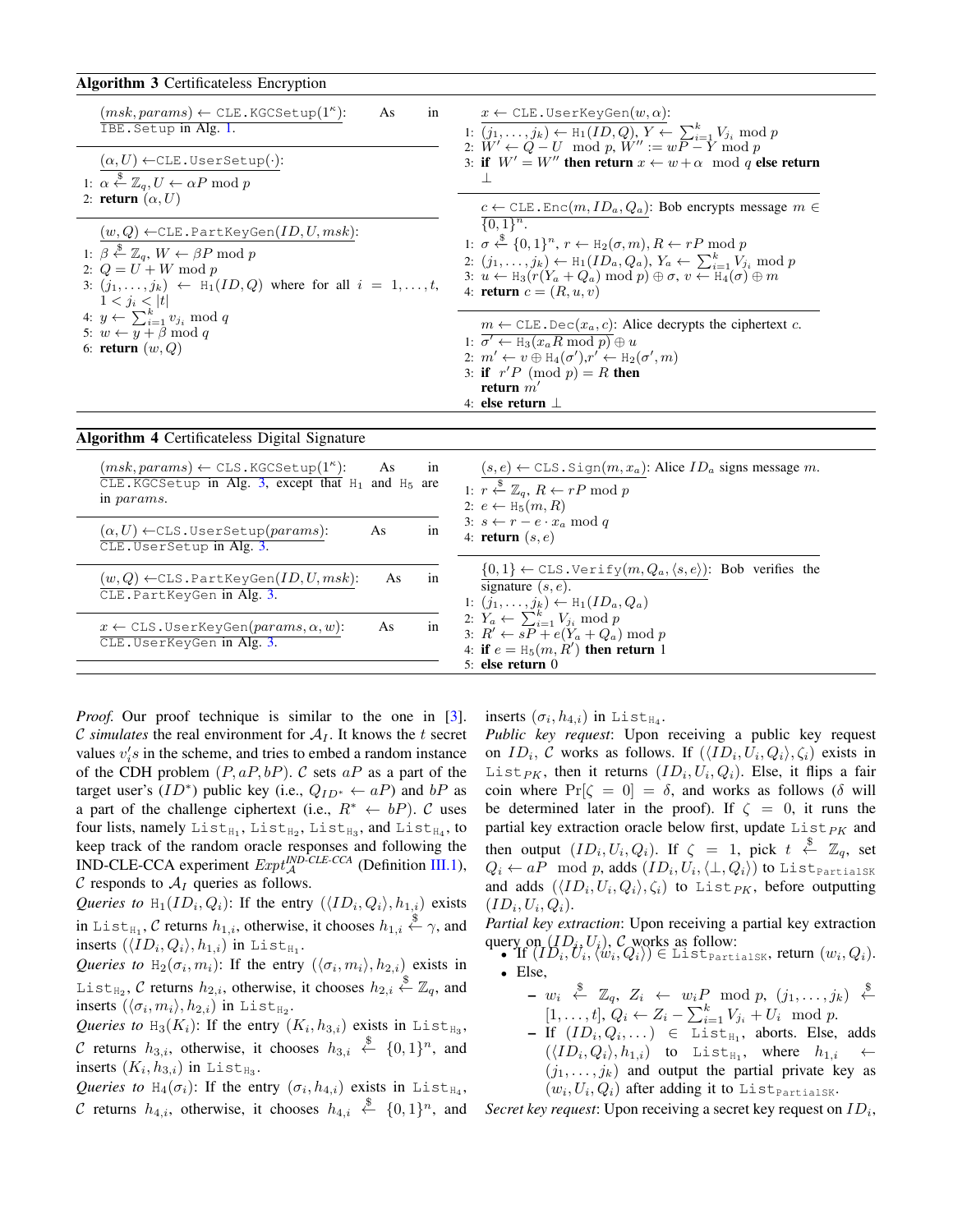C checks if there exists a pair  $(ID_i, u_i, U_i) \in \text{List}_{\text{SecretKey}},$ it returns  $u_i$ . Otherwise, selects  $u_i \stackrel{\$}{\leftarrow} \mathbb{Z}_q$ , computes  $U_i \leftarrow u_i P$  $\mod p$  and inserts  $(ID_i, u_i, U_i)$  in List  $_{\texttt{SecretKey}}$ .

*Private key request*: To answer a private key request on  $(ID_i, U_i), \mathcal{C}$  runs the public key request oracle above to get  $(\langle ID_i, U_i, Q_i \rangle, \zeta_i) \in \text{List}_{PK}$  and finds  $(ID_i, u_i, U_i)$ in List $s_{\text{secretKey}}$  . If  $\zeta = 0$ , finds  $((ID_i, U_i, \langle w_i, Q_i \rangle) \in$ List<sub>PartialSK</sub> and returns  $w_i+u_i$  as the response. Otherwise, it aborts.

*Decryption query*: Upon receiving a decryption query on  $(ID_i, Q_i, c_i = \langle R_i, u_i, v_i \rangle), C$  works as follows.

- Searches List  $p_K$  for an entry  $(\langle ID_i, U_i, Q_i \rangle, \zeta_i)$ . If  $\zeta =$ 0, works as follows.
	- $-$  Searches List<sub>PartialSK</sub> for a tuple  $(ID_i, U_i, \langle w_i, Q_i \rangle)$  and searches for  $(ID, \langle w, Q \rangle)$  in List<sub>PartialSK</sub>, set  $\sigma' \leftarrow H_3((w+\alpha)R \mod p)\oplus u$ ,  $m' = v \oplus H_4(\sigma'), r' := H_2(\sigma', m).$
	- Checks if  $R = r'P \mod p$  holds, outputs  $m'$
- Else, if  $\zeta = 1$ , works as follows.
	- Runs the oracle for  $H_1$  to get  $h_{1,i}$  (to compute the public key  $Y_i$ ) and checks lists  $List_{H_2}$ ,  $List_{H_3}$  and List $_{\mathbb{H}_4}$  for tuples  $(\langle \sigma_i, m_i \rangle, h_{2,i}),$   $(K_i, h_{3,i}),$  and  $(\sigma_i, h_{4,i})$ , such that  $R_i = h_{2,i}P \bmod p$ ,  $u = h_{3,i} \oplus \sigma_i$ and  $v = h_{4,i} \oplus m_i$  exists. Checks if  $K_i = r_i(Y_i + Q_i)$ holds, outputs  $m_i$ , else, aborts.

After the first round of queries,  $A_I$  outputs  $ID^*$  and two messages  $m_0$  and  $m_1$  on which it wishes to be challenged on. We assume that  $ID^*$  has been already queried to  $H_1$  and was not submitted to the *private key request oracle*. C checks  $(\langle ID^*, U^*, Q^* \rangle, \zeta) \in \text{List}_{PK}$  if  $\zeta = 0$ , it aborts. Otherwise, it computes the challenge ciphertext as follows.  $\beta^* \stackrel{\$}{\leftarrow} \{0,1\},\$  $\sigma^* \stackrel{\$}{\leftarrow} \{0,1\}^*, u^* \leftarrow \{0,1\}^n, b \stackrel{\$}{\leftarrow} \{0,1\}. R^* \leftarrow aP$  (this implicitly implies that  $a = H_2(\sigma^*, m_b)$ ,  $H_3(K_{ID^*}) \leftarrow u^* \oplus \sigma^*$ and  $v^* \leftarrow H_4(\sigma^*) \oplus m_b$ . Return  $(R^*, u^*, v^*)$ .

 $A_I$  initiates the second round of queries similar as above, with the restrictions defined in Definition [II.5.](#page-2-1) When  $A_I$ outputs its decision bit b', C returns a set  $\Lambda = \{K_i - R_i^{y_i}, \text{where}\}$  $K_i$ s are the input queries to  $H_3$ .

Notice that if  $C$  does not abort, and  $A_I$  outputs its decision bit b', then the public key must have the  $Q_{ID^*} = aP$ , and given how the challenge ciphertext is formed (e.g.,  $R^* = bP$ ),  $K_{ID^*} = y_{ID^*} abP$  should hold, where  $y_{ID^*}$  is known to  $C$ . Hence, the answer to a random instance of the the CDH problem  $(P, aP, bP)$ , can be derived from examining the  $A<sub>I</sub>$ 's choice of public key and  $H_3$  queries.

Here, we provide an indistinguishability argument for the above simulation. First we look at the simulation of the decryption algorithm. If  $\zeta = 0$ , we can see that the simulation is perfect. For  $\zeta = 1$ , an error might occur in the event that  $c_i$ is valid, but  $(\sigma_i, m_i)$ ,  $K_i$ , and  $\sigma_i$  were never queried to  $H_2, H_3$ , and  $H_4$ , respectively. For the first two hash functions, the probability that the  $c_i$  is valid, given a query to  $H_3$  was never made, considers the query to  $H_2$  as well (not considering the checking phase in the simulation). Therefore, the probability that this could occur is  $\frac{q_{\text{H}_2}}{2^n} + \frac{1}{p}$ . When considering H<sub>4</sub>, this probability is  $\frac{1}{2^n} + \frac{1}{p}$ . Given the number of decryption queries  $q_D$ , we have the probability of decryption error  $\frac{q_D(q_{\text{H}_2}+1)}{2^n} + \frac{2q_D}{p}$ .

 $\mathcal C$  will also fail in simulation during the partial key extraction queries if the entry  $(ID_i, Q_i, ...)$  already exists in List<sub>H1</sub>. This will happen with probability  $\frac{q_{\text{H}_1}}{2\gamma}$ .

The probability that  $C$  does not abort in the simulation is  $\delta^{q_{sk}}(1-\delta)$  which is maximized at  $\delta = 1 - \frac{1}{q_{sk}+1}$ . Therefore, the probability that C does not abort is  $\frac{1}{e(q_{sk}+1)}$ , where e is the base of natural logarithm. Given the argument above, we know that if  $(\sigma^*, m_b)$ ,  $(K^*)$  were never queried to  $H_2$  and  $H_3$  oracles, then  $A_I$  cannot gain any distinguishing advantage more than  $\frac{1}{2}$ . Given all the above arguments, the probability that  $K_{ID^*}$ has been queried to  $H_3$  is  $\geq \frac{2\epsilon}{e(q_{sk}+1)} - \frac{q_{H_2}}{2^n} - \frac{q_D(q_{H_2}+1)}{2^n} - \frac{2q_D}{p}$ .

Therefore, if the above probability occurs,  $\mathcal C$  can solve the CDH problem by finding and computing  $K_{ID^*} = y_{ID^*} abP$ from the list  $\Lambda$ . Given the size of the list  $\Lambda$  (i.e.,  $q_{\text{H}_3}$ ), the probability for C to be successful in solving CDH is:  $\epsilon'$  >  $\frac{1}{q_{\text{\tiny H}_3}} \big( \frac{2\epsilon}{\mathbf{e}(q_{sk}+1)} - \frac{q_{\text{\tiny H}_2}}{2^n} - \frac{q_D(q_{\text{\tiny H}_2}\!+\!1)}{2^n} - \frac{2q_D}{p} \big)$  $\Box$ 

Theorem 2. If an adversary  $A_{II}$  can break the IND-CLE-*CCA security of the encryption scheme proposed in Algorithm [3](#page-5-0) after*  $q_{H_i}$  *queries to random oracles*  $H_i$  *for*  $i \in \{1, 2, 3, 4\}$ *,*  $q_D$  *queries to the decryption oracle and*  $q_{sk}$  to the secret *key extraction oracle with probability ε. There exists another algorithm* C *that runs* AII *as subroutine and breaks a random instance of the CDH problem*  $(P, aP, bP)$  with probability  $\epsilon'$ *where:*  $\epsilon' > \frac{1}{q_{H_3}} \Big( \frac{2\epsilon}{\mathbf{e}(q_{sk}+1)} - \frac{q_{H_2}}{2^n} - \frac{q_D(q_{H_2}+1)}{2^n} - \frac{2q_D}{p} \Big).$ 

*Sketch.* Having access to random oracles, and by keeping lists similar to above, the challenger  $C$  can simulate an indistinguishable environment for  $A_{II}$  and respond to its queries similar to the above proof. Note that following [Definition III.1,](#page-3-1)  $A_{II}$  can query for the secret key of all the users, except for the target user  $ID^*$ .

C knows the t private values  $v_i$ 's in the scheme, and tries to embed a random instance of the CDH problem  $(P, aP, bP)$ . By flipping a fair coin, as in the *public key request* query above,  $\mathcal C$  defines the probability to embed  $aP$  in the target  $U_{ID*}$  value. C sets  $bP$  as a part of the challenge ciphertext  $(i.e., R^* \leftarrow bP).$ 

After the  $A_{II}$  outputs a forgery, C can extract the solution to the CDH problem since it has knowledge over the  $t$  secret values and  $\beta^*$ .

$$
\qquad \qquad \Box
$$

**Lemma V.1.** A public key replacement attack by  $A_I$  is not *practical since it will falsify the private key.*

*Proof.* Note that if  $A_I$  replaces U with a new value  $U'$  (which it might know the corresponding secret key), then the existing Q will be falsified since  $Q = U + W$  and this will also falsify the current partial private key component  $y$  since it is computed based on the indexes that are obtained by computing  $H_1(ID, Q)$ . Also note that, if  $A_I$  can obtain the original  $(\alpha, U)$ , given Q is public, it can compute W, however, W is merely the commitment of  $\beta$  and it does not disclose any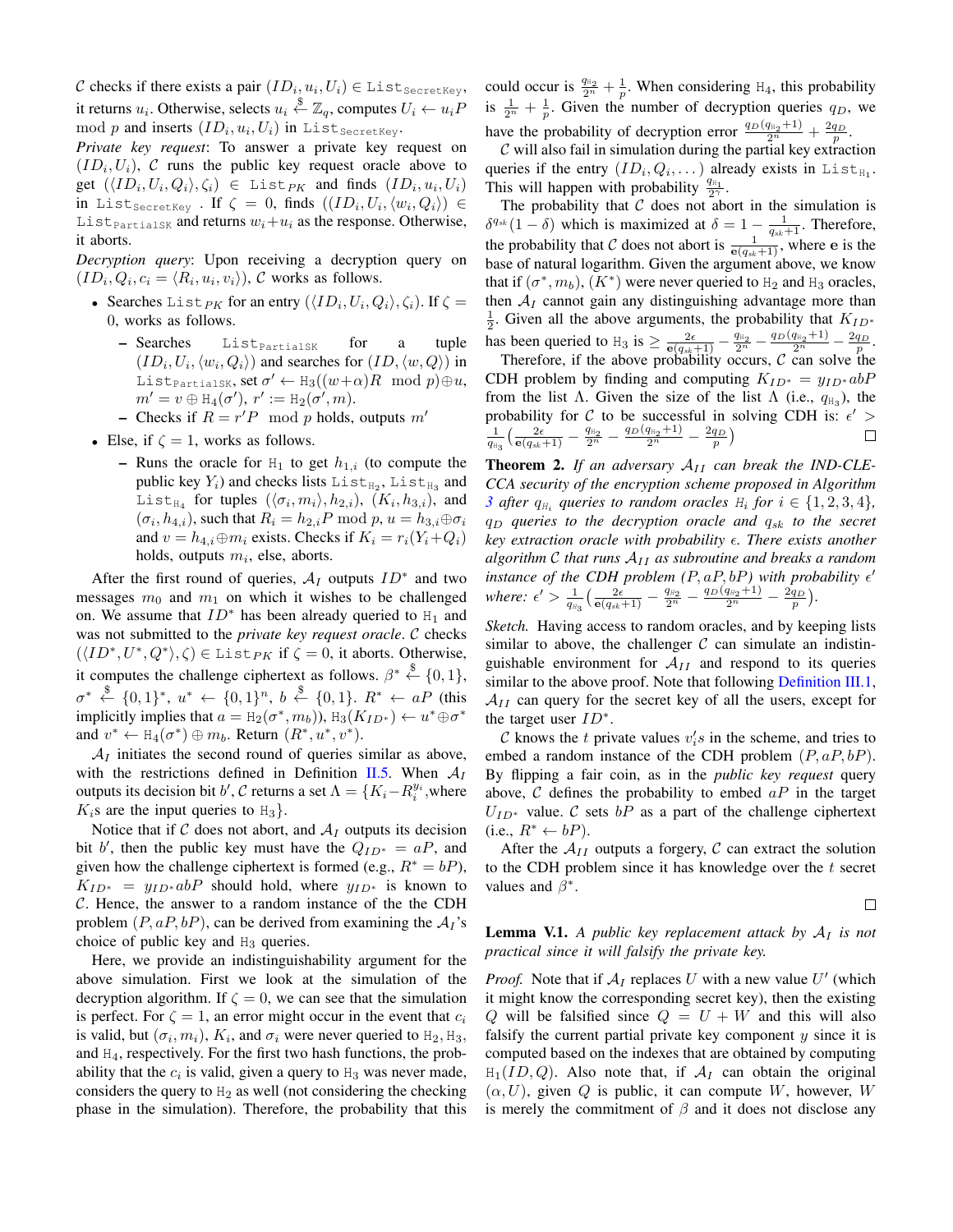information about  $β$ . The public key replacement attack in our security proof is possible if  $A_I$  requests a new partial private key for each new  $U'$ .

**Lemma V.2.** If an adversary  $A_I$  can break the EU-CMA *security of the signature scheme proposed in Algorithm [4](#page-5-1) , then one can build another algorithm*  $C$  *that runs*  $A_I$  *as subroutine and breaks a random instance of the ECDLP (*P, aP*).*

*Proof.* Due to the space constraint, here we give the high level idea of our proof. We let  $A_I$  be as in Definition [III.2,](#page-3-2) then we can build another algorithm  $C$  that uses  $A_I$  as a subroutine, and upon  $A_I$ 's successful forgery, solves a random instance of the ECDLP  $(P, aP)$ . C knows the t secret values  $v_i$ 's and, similar to the proof of Theorem [1,](#page-4-3) it sets  $aP$  as a part of the target user's public key (i.e.,  $Q_{ID^*} \leftarrow aP$ ). Most of the simulation steps are like the ones in the proof of Theorem [1.](#page-4-3) At the end of the simulation phase,  $A_I$  outputs a forgery signature  $(s_1^*, e_1^*)$ , the proof then uses the forking lemma [\[22\]](#page-10-16) to run the adversary again to obtain a second forgery  $(s_2^*, e_2^*)$ , using the same random tape. Our proof will follow the same approach as in [\[15\]](#page-10-11) which is very similar to the proof in [\[24\]](#page-10-9). Given two forgeries and the knowledge of  $C$  on the  $v_i$ 's and  $\alpha_{ID}^*$ , C can compute a and solve the ECDLP. Note that similar to Schnorr [\[24\]](#page-10-9) the security of the scheme will be non-tight due to the forking lemma.  $\Box$ 

**Parameters Selection for**  $(t, k)$ . Parameters  $(t, k)$  should be selected such that the probability  $\frac{q_{\text{H}_1} \cdot k!}{2\gamma}$  $rac{a_1 \cdot k_1}{2\gamma}$  is negligible. Considering that  $\gamma = k \log_2 t$  (since k indexes that are  $\log_2 t$ bit long are selected with the hash output), this gives us  $\frac{q_{\text{H}_1} \cdot k!}{2^{k_1 k_1}}$  $\frac{t\mathbb{H}_1\cdot \kappa_1}{2^{k|t|}}$ . We further elaborate on some choices of  $(t, k)$  along with their performance implications in [Section VI.](#page-7-0)

### VI. PERFORMANCE ANALYSIS AND COMPARISON

<span id="page-7-0"></span>We first present the analytical and then experimental performance analysis and comparison of our schemes with their counterparts. We focus on the *online* operations (e.g., encryption, signing, key exchange) for which both our IDB and CL schemes have the same algorithms, rather than onetime (offline) processes like setup and key generation. Since the online operations are identical in IDB and CL systems in our case, we refer to them as "Our Schemes" in the following tables/discussions. We consider the cost of certificate verification for schemes in traditional PKI. We only consider the cost of verifying and communicating the cost of one certificate, which is highly conservative since in practice (i.e., X.509) there are at minimum two certificates in a certificate chain. This number could be as high as ten certificates in some scenarios.

Analytical Performance Analysis and Comparison We present a detailed analytical performance comparison of our schemes with their counterparts for public key encryption/decryption, digital signature and key exchange in [Table I,](#page-8-0) [Table II](#page-8-1) and [Table III,](#page-8-2) respectively.

Our schemes have significantly lower communication overhead than their PKI-based counterpart in all cryptosystems as they do not require the transmission of certificates. As discussed above and also elaborated in Section [VI,](#page-9-0) this translates into substantial bandwidth gain as well as computational efficiency since the certification verification overhead is also lifted. Moreover, in almost all instances, our schemes also offer a lower end-to-end computational overhead compared to their PKI-based counterparts. Our schemes also offer a lower endto-end computational delay than that of all of their IDB and CL counterparts in all cryptosystems, with generally equal private and public key sizes. However, the master public key size of our scheme is larger than all of their counterparts.

Experimental Performance Analysis and Comparison: We now further elaborate on the details of our performance analysis and comparison with experimental results. We conduct experiments on both commodity hardware and low-end embedded devices that are typically found in IoT systems to objectively assess the performance of our schemes as well as their counterparts. Our open-sourced implementation is available via the following link.

## <https://github.com/Rbehnia/CertFreeSystems>

• *Experiments on Commodity Hardware:* We used an i7 Skylake laptop equipped with a 2.6 GHz CPU and 12 GB RAM in our experiments. We implemented our schemes on the FourQ curve [\[12\]](#page-10-5) which offers fast elliptic curve operations for  $\kappa = 128$ -bit security. We instantiated our random oracles with blake2 hash function<sup>[3](#page-0-0)</sup>, which offers high efficiency and security. For our parameters, we selected  $k = 18$  and  $t = 1024$ . We conservatively estimated the costs of our counterparts based on the microbenchmarks on our evaluation setup of (i) FourQ curve for schemes that do not require pairing and (ii) PBC library<sup>[4](#page-0-0)</sup> on a curve with  $\kappa = 80$ -bit security (we used the most efficient alternative for them) for schemes that require pairing.

As depicted in [Table IV,](#page-8-3) the encryption and decryption algorithms of our schemes are more efficient than their counterparts in the identity-based and certificateless settings. More specifically, the end-to-end delay of our schemes is  $\approx 25\%$ lower than that in [\[29\]](#page-11-0), which is specifically suitable for aerial drones. One could also notice how the communication overhead is lower in certificateless and identity-based schemes since there is no need for certificate transmission.

As shown in [Table V,](#page-9-1) our schemes enjoy from the fastest verification algorithms among all its counterparts. This is again due to the novel way the user keys are derived and results in 30% and 52% faster end-to-end delay as compared to its most efficient identity-based [\[15\]](#page-10-11) and certificateless [\[18\]](#page-10-17) counterparts, respectively. *One may notice that although schemes in [\[15\]](#page-10-11), [\[24\]](#page-10-9), [\[18\]](#page-10-17), along with our schemes, all require a scalar multiplication in their signature generation (see Table [II\)](#page-8-1), their experimental costs differ. The reason for this discrepancy is the fact that the cost of scalar multiplication over the generator* P *is faster than the scalar multiplication over any curve points, and these differences are considered in the experimental evaluations.*

<sup>3</sup><http://131002.net/blake/blake.pdf> <sup>4</sup><https://crypto.stanford.edu/pbc/>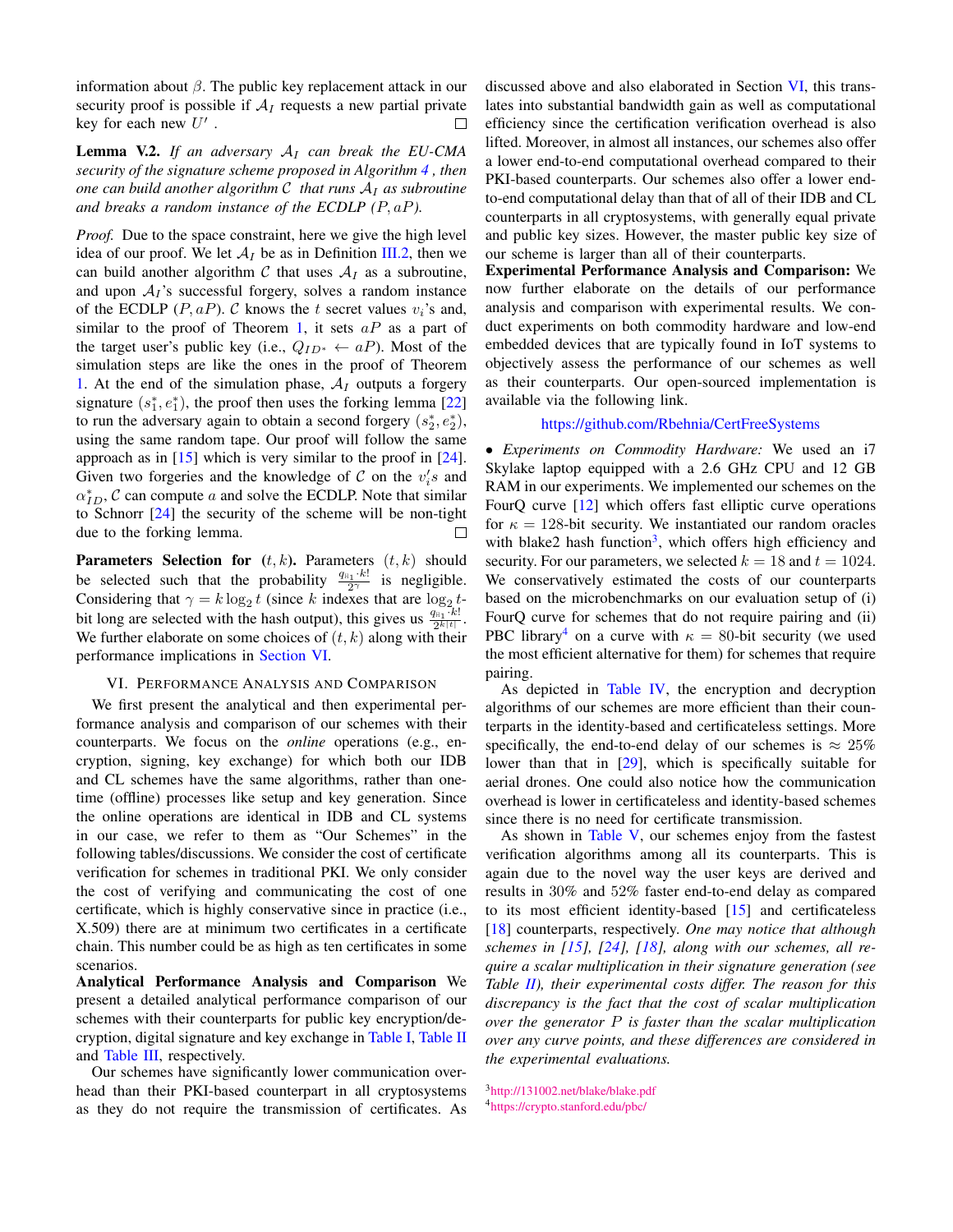<span id="page-8-0"></span>

| <b>Scheme</b>   | $_{sk}$      | Enc                 | Comm.                  | <b>Dec</b>    | РK  | mpk | <b>System</b><br><b>Type</b> | $\kappa^\dagger$ |
|-----------------|--------------|---------------------|------------------------|---------------|-----|-----|------------------------------|------------------|
| ECIES $[26]$    | q            | $2m_{EC} + dm_{EC}$ | $2 p  + b +$<br>$d+CF$ | $m_{EC}$      | p   |     | TD                           | 128              |
| BF[9]           | p            | $bp + m_{EC} + ex$  | $+ b +  M $<br> p      | $bp + m_{EC}$ | p   | p   | IB                           | 80               |
| $AP$ [1]        | p            | $3bp + m_{EC} + ex$ | ΙM<br> p <br>$+ b + 1$ | $bp + m_{EC}$ | 2 p | p   | CL                           | 80               |
| <b>BSS</b> [3]  | 2 q          | $4ex+m$             | $ p  + b +  M $        | $3\,ex$       | 2 p | p   | CL                           | 128              |
| <b>WSB</b> [29] | $+ q $<br> p | $3m_{EC}+2a_{EC}$   | $2 q  +  c $           | $2 m_{EC}$    | 2 p | p   | CL                           | 128              |
| Our Schemes     | p            | $2m_{EC}+k_{AEC}$   | М<br> p <br>$+ b +$    | $2\,m_{EC}$   | p   | t p | IB/CL                        | 128              |

TABLE I: Analytical Comparison of Public Key Encryption Schemes

 $\dagger$  Denotes the security bit. Enc, Dec, and Comm. represent encryption, decryption, and communication load (bi-directional), respectively.  $m_{EC}$ ,  $a_{EC}$ , and  $dm_{EC}$  denote the costs of EC scalar multiplication, EC addition, and double scalar multiplication over modulus p, respectively.  $m$ ,  $ex$  and bp denote multiplication, exponentiation and pairing operation, res pairs are selected in the online phase.  $b$ ,  $d$  and  $CF$  denote block/key size for symmetric key encryption, message digest (i.e., MAC) size and size of the certificate, respectively. M denotes message space size. TD, IDB, and CL represent traditional public key cryptography, identity-based cryptography, and certificateless cryptography, respectively.

| TABLE II: Analytical Comparison of Digital Signature Schemes |  |  |  |
|--------------------------------------------------------------|--|--|--|
|                                                              |  |  |  |

<span id="page-8-1"></span>

| <b>Scheme</b> | sк | <b>Sign</b>              | Comm.           | Verify               | РK                | mpk                      | <b>System</b><br><b>Type</b> | $\kappa$ |
|---------------|----|--------------------------|-----------------|----------------------|-------------------|--------------------------|------------------------------|----------|
| Schnorr [24]  | q  | $m_{EC}$                 | $2 q  + CF$     | $2dm_{EC}$           | p                 | $\overline{\phantom{0}}$ | TD                           | 128      |
| $GG$ [15]     | q  | $m_{EC}$                 | 2 p <br>$+  q $ | $2 dm_{EC}$          | $\left  p\right $ | p                        | <b>IDB</b>                   | 128      |
| $AP$ [1]      | p  | $2 m_{EC} + a_{EC} + bp$ | $+$  p <br>q    | $4bp + ex$           | 2 p               | p                        | CL                           | 80       |
| KIB $[18]$    | q  | $m_{EC}$                 | $+$  p <br>q    | $3\,m_{EC}$          | 3 p               | 2<br> p                  | CL                           | 128      |
| Our Schemes   | q  | $m_{EC}$                 | 2 q             | $dm_{EC} + k a_{EC}$ | p                 | t p                      | <b>IDB/CI</b>                | 128      |

TABLE III: Analytical Comparison of Key Exchange Schemes

<span id="page-8-2"></span>

| <b>Scheme</b>          | sk                 | User Comp.                | Comm.        | PК                                         | mpk | System<br><b>Type</b> |
|------------------------|--------------------|---------------------------|--------------|--------------------------------------------|-----|-----------------------|
| Ephemeral ECDH [13]    |                    | $2m_{EC}$                 | $2 p  + CF$  | p                                          |     | TD                    |
| ECHMQV <sup>[19]</sup> | $\vert q \vert$    | $3\,m_{EC}$               | $2 p  + CF$  | p                                          |     | TD                    |
| <b>TFNS</b> [28]       |                    | $bp + 5 m_{EC}$           | p            | p                                          | p   | <b>IDB</b>            |
| $AP$ [1]               |                    | $4bp + ex$                | 3 p          | 2 p                                        | p   | CL                    |
| <b>YT</b> [30]         | $2 q  +  p  +  s $ | $3dm_{EC} + 5m_{EC}$      | $3 p  +  s $ | 2 p <br>$\mathcal{S}_{\mathcal{S}}$<br>$+$ | 2 p | CL                    |
| Our Scheme             |                    | $3 m_{EC} + (k+1) a_{EC}$ | 2 p          | p                                          | t p | <b>IDB/CL</b>         |

User Comp. denotes user computation.

<span id="page-8-3"></span> $\frac{1}{s}$  denotes the output of a signature scheme that the authors in [\[30\]](#page-11-1) use in their scheme.

| <b>Scheme</b>   | sk | Enc            | Comm.                      | <b>Dec</b>     | PК | mpk | <b>E2E Delay</b> |
|-----------------|----|----------------|----------------------------|----------------|----|-----|------------------|
| ECIES $[26]$    | 32 | 55             | $+ M $<br>690 <sup>†</sup> | 21             | 32 |     | 76               |
| <b>BF</b> [9]   | 32 | $\approx 2000$ | $\overline{M}$<br>$48+$    | $\approx 2000$ | 32 | 32  | $\approx 4000$   |
| $AP$ [1]        | 32 | $\approx 6000$ | М<br>$48+$                 | $\approx 2000$ | 64 | 32  | $\approx 8000$   |
| <b>BSS</b> [3]  | 64 | 73             | М<br>$64+$                 | 53             | 64 | 32  | 126              |
| <b>WSB</b> [29] | 64 | 53             | $64 +$<br>М                | 41             | 64 | 32  | 94               |
| Our Schemes     | 32 | 39             | М                          | 33             | 32 | 32K | 72               |

TABLE IV: Public Key Encryption Schemes on Commodity Hardware

All sizes are in Bytes, and all computations are in microseconds.

† We assume the certificate size is 578 Bytes, the size is given in RFC 5280 [\[11\]](#page-10-22).

As shown in [Table VI,](#page-9-2) our schemes' performance is similar to that in their counterparts in traditional PKI setting [\[13\]](#page-10-19), [\[19\]](#page-10-20). However, they outperform the most efficient counterpart in certificateless setting [\[30\]](#page-11-1) by having 65% lower end-to-end delay and 60% smaller load for communication.

• *Experiments on Low-End Device:* We used an 8-bit AVR ATmega 2560 microprocessor to evaluate the costs of our schemes on an IoT device. AVR ATmega 2560 is a lowpower microprocessor with 256 KB flash, 8 KB SRAM, 4 KB EEPROM, and operates at 16 MHz frequency. We used the 8-bit AVR library of the FourQ curve presented in [\[20\]](#page-10-23). For our counterparts, we again conservatively estimated their costs based on microbenchmarks in (i) FourQ curve 8-bit AVR implementation [\[20\]](#page-10-23), and (ii) NanoECC [\[27\]](#page-10-24), that implements a curve that supports pairings on 8-bit AVR microprocessors and offers  $\kappa = 80$ -bit security.

As depicted in [Table VII,](#page-9-3) our schemes outperform all of their identity-based and certificateless counterparts and have a more efficient encryption algorithm than [\[26\]](#page-10-18). Our decryption algorithms, while being more efficient than all of their identity-based and certificateless counterparts, are slightly less efficient than the one in [\[26\]](#page-10-18). Similar to the trend in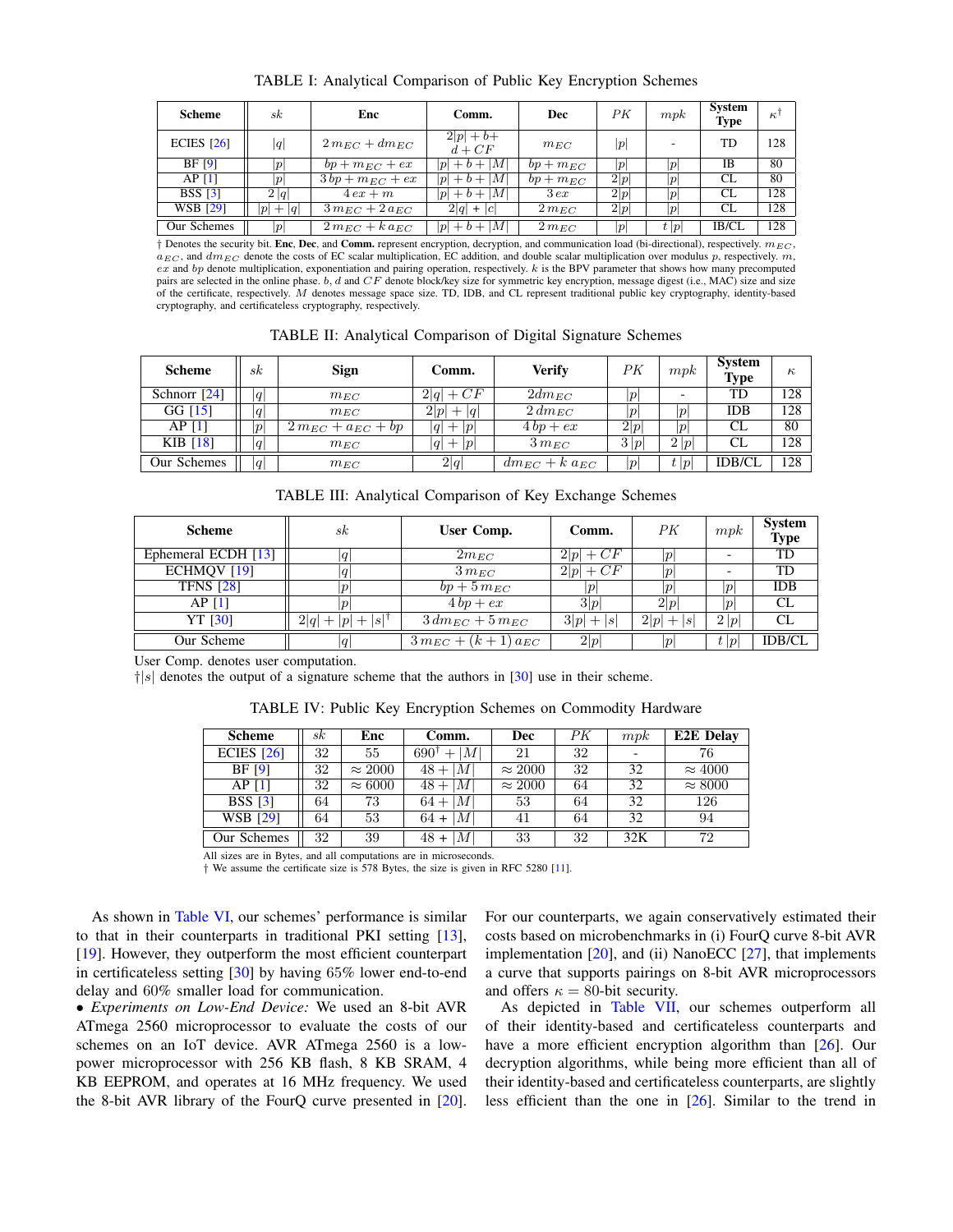<span id="page-9-1"></span>

| <b>Scheme</b>  | sк | Sign           | Comm. | Verify         | РK | mpk | <b>E2E Delay</b> |
|----------------|----|----------------|-------|----------------|----|-----|------------------|
| Schnorr $[24]$ | 32 | 12             | 642   | 44             | 32 |     | 56               |
| GG [15]        | 32 | 12             | 96    | 44             | 32 | 32  | 56               |
| $AP$ [1]       | 32 | $\approx 2000$ | 64    | $\approx 8000$ | 64 | 32  | $\approx 10000$  |
| KIB $[18]$     | 32 | 20             | 64    | 61             | 96 | 64  |                  |
| Our Schemes    | 32 | 12             | 64    | -27            | 32 | 32K | 39               |

TABLE V: Digital Signature Schemes on Commodity Hardware

All sizes are in Bytes, and all computations are in microseconds.

TABLE VI: Key Exchange Schemes on Commodity Hardware

<span id="page-9-2"></span><span id="page-9-0"></span>

| <b>Scheme</b>                              | sk  | User Comp.     | Comm. | PК  | mpk | <b>E2E</b> Delay |
|--------------------------------------------|-----|----------------|-------|-----|-----|------------------|
| Ephemeral ECDH [13]                        | 32  | 55             | 642   | 32  |     | 110              |
| <b>ECHMQV</b> [19]                         | 32  | 74             | 642   | 32  |     | 148              |
| <b>TFNS</b> [28]                           | 32  | $\approx 2000$ | 32    | 32  | 32  | $\approx 4000$   |
| $AP$ [1]                                   | 32  | $\approx 8000$ | 96    | 64  | 32  | $\approx 16000$  |
| $\lceil 30 \rceil$<br>$\rm YT^{\intercal}$ | 160 | 157            | 160   | 128 | 64  | 314              |
| Our Scheme                                 | 32  | 57             | 64    | 32  | 32K | 114              |

All sizes are in Bytes, and all computations are in microseconds.

<span id="page-9-3"></span>† The signature size is considered as 64 bytes.

TABLE VII: Public Key Encryption Schemes on 8-bit AVR processor

| <b>Scheme</b>   | sk | Enc         | Comm.                   | Dec        | PК | mpk |
|-----------------|----|-------------|-------------------------|------------|----|-----|
| ECIES $[26]$    | 32 | 17 950 967  | $610 +  c $             | 6 875 861  | 32 |     |
| BF[9]           | 32 | 60 802 555  | $48 +  c $              | 56 278 012 | 32 | 32  |
| $AP$ [1]        | 32 | 166 213 087 | $48 +  c $              | 58 912 609 | 64 | 32  |
| <b>BSS</b> [3]  | 64 | 22 791 835  | $64+ M $                | 16 590 321 | 64 | 32  |
| <b>WSB</b> [29] | 64 | 17 091 636  | $64 +$<br> c            | 13 631 755 | 64 | 32  |
| Our Schemes     | 32 | 11 789 632  | $48 +$<br>$\mathcal{C}$ | 9 883 161  | 32 | 32K |

<span id="page-9-4"></span>All sizes are in Bytes, and all computations are in CPU Cycles.

| TABLE VIII: Digital Signature Schemes on 8-bit AVR processor |  |  |  |  |
|--------------------------------------------------------------|--|--|--|--|
|--------------------------------------------------------------|--|--|--|--|

| <b>Scheme</b>     | sk | Sign       | Comm. | Verify      | РK | mpk |
|-------------------|----|------------|-------|-------------|----|-----|
| Schnorr [24]      | 32 | 4 263 298  | 642   | 17 902 958  | 32 |     |
| GG [15]           | 32 | 4 263 298  | 96    | 17 902 958  | 32 | 32  |
| AP <sub>[1]</sub> | 32 | 62 487 032 | 64    | 221 226 015 | 64 | 32  |
| KIB [18]          | 32 | 7 025 861  | 64    | 20 617 583  | 96 | 64  |
| Our Schemes       | 32 | 263 298    | 64    | 10 955 369  | 32 | 32K |

All sizes are in Bytes, and all computations are in CPU Cycles.

the analytical performance, our signature schemes outperform their counterparts. As [Table VIII](#page-9-4) shows, our schemes' signing algorithm are amongst the most efficient ones, while the verification algorithm outperforms all the counterparts with similar communication overhead.

Limitations: The main limitation of our schemes is the size of the master public key. Note that if there are different TTP in different domains and users often communicate with the users in those domains, it would make sense to store different  $mpk$ . Otherwise, the users only need to store  $mpk$  for their own systems. We can reduce the size of the  $mpk$  in exchange for a small performance loss. For instance, with  $k = 32$ , we can reduce the size of the  $mpk$  by four times.

## VII. RELATED WORK

There is a comprehensive literature covering different aspects of IDB and CL systems. Remark that most of the closely related works have been discussed in Section 3 and 5 in terms of security models and performance metrics. Overall, the main difference in our work is to focus on the achievement of intercompatibility between IDB and CL with a high efficiency, with respect to existing alternatives.

The idea of IDB cryptography was proposed by Shamir [\[25\]](#page-10-0). However, the first practical instance of such schemes was proposed later by Boneh and Franklin [\[9\]](#page-10-3) using bilinear pairing. To get the full adaptive-identity, chosen-ciphertext security guarantees without sacrificing performance, Boyen [\[10\]](#page-10-25) described an augmented versions of the scheme in [\[8\]](#page-10-26) in the random-oracle model. However, the augmented version also requires multiple pairing computations in the decryption algorithm. Following [\[7\]](#page-10-27), several pairing-free signature scheme were proposed. Galindo and Garcia [\[15\]](#page-10-11) proposed a lightweight IDB signature scheme based on [\[24\]](#page-10-9) with reduction to the discrete logarithm problem.

CL cryptography [\[1\]](#page-10-2) was proposed to address the private key escrow problem in IDB systems. In the same paper,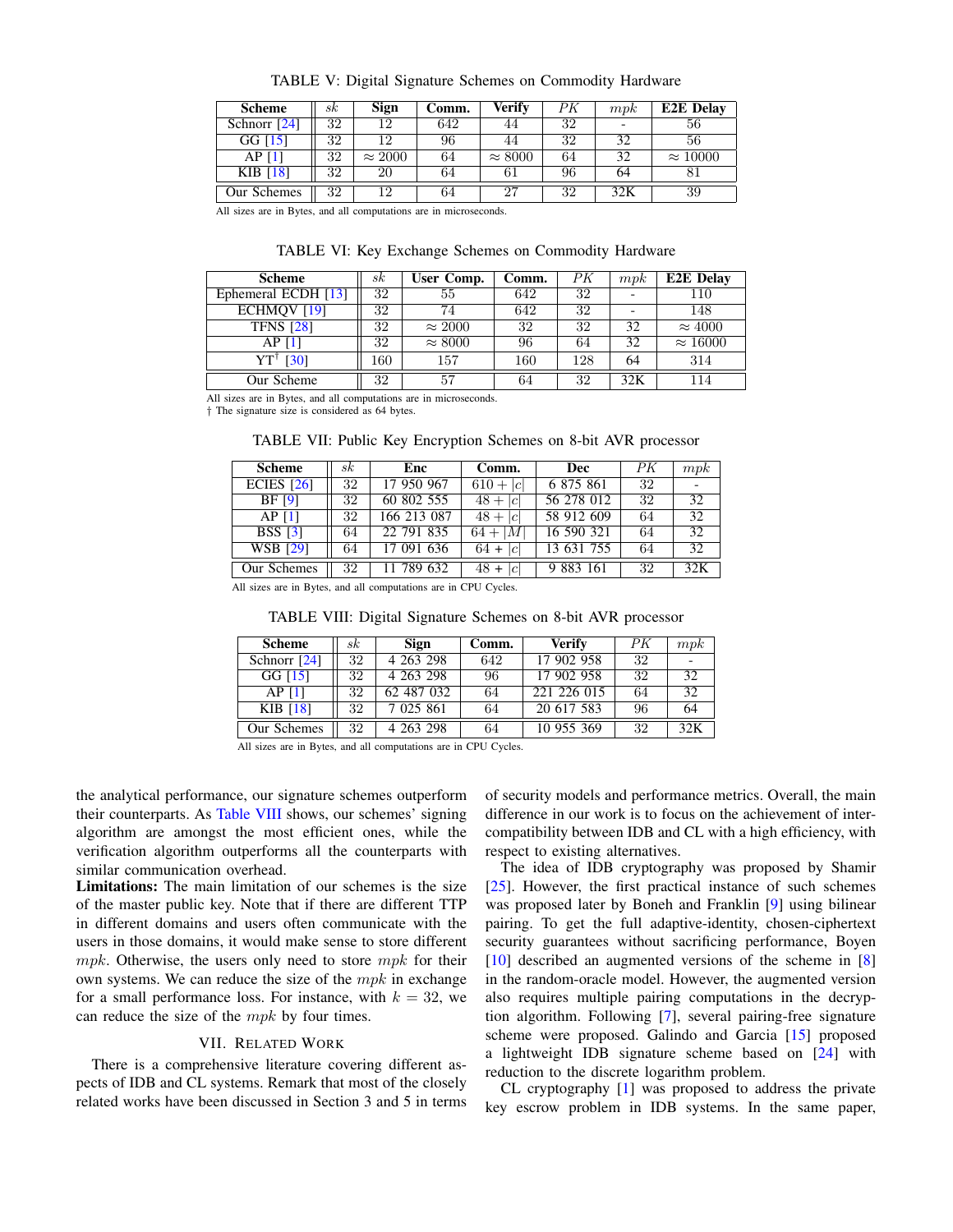| <b>Scheme</b>          | sk  | User Comp.  | Comm. | PК  | mpk |
|------------------------|-----|-------------|-------|-----|-----|
| Ephemeral ECDH [13]    | 32  | 18 039 710  | 642   | 32  |     |
| ECHMQV <sup>[19]</sup> | 32  | 24 601 857  | 642   | 32  |     |
| <b>TFNS [28]</b>       | 32  | 82 356 781  | 32    | 32  | 32  |
| $AP$ [1]               | 32  | 221 226 015 | 96    | 64  | 32  |
| <b>YT [30]</b>         | 160 | 54 212 824  | 160   | 128 | 64  |
| Our Scheme             | 32  | 18 015 493  | 64    | 32  | 32K |

TABLE IX: Key Exchange Schemes on 8-bit AVR processor

All sizes are in Bytes, and all computations are in CPU Cycles.

the authors proposed an IND-CCA encryption scheme along with a signature and key exchange schemes. Following their work, Baek et al. [\[3\]](#page-10-7) proposed the first IND-CCA secure certificateless encryption scheme without pairing. The scheme is constructed using Schnorr-like signatures in partial private key generation algorithm. Recently Won et al. [\[29\]](#page-11-0) proposed another efficient IND-CCA encryption scheme that is specifically used for key encapsulation mechanisms. There has been a number of works that focus on the security models of certificateless systems. In most of the proposed models (e.g., [\[1\]](#page-10-2)) a Type-II adversary is assumed to generate the keys honestly, and initiate the attacks only after the setup phase.

Acknowledgments. This work is supported by the NSF CA-REER Award CNS-1917627, an unrestricted gift via Cisco Research Award and the Department of Energy Award DE-OE000078

#### **REFERENCES**

- <span id="page-10-2"></span>[1] S. S. Al-Riyami and K. G. Paterson, "Certificateless public key cryptography," in *Advances in Cryptology - ASIACRYPT 2003*, C.-S. Laih, Ed. Springer Berlin Heidelberg, 2003, pp. 452–473.
- <span id="page-10-6"></span>[2] M. H. Au, Y. Mu, J. Chen, D. S. Wong, J. K. Liu, and G. Yang, "Malicious kgc attacks in certificateless cryptography," in *2nd ACM Symposium on Information, Computer and Communications Security*, ser. ASIACCS, 2007, pp. 302–311.
- <span id="page-10-7"></span>[3] J. Baek, R. Safavi-Naini, and W. Susilo, "Certificateless public key encryption without pairing," in *Information Security*, J. Zhou, J. Lopez, R. H. Deng, and F. Bao, Eds. Springer Berlin Heidelberg, 2005, pp. 134–148.
- <span id="page-10-13"></span>[4] R. Behnia, M. O. Ozmen, and A. A. Yavuz, "ARIS: Authentication for real-time IoT systems," in *IEEE International Conference on Communications (ICC)*, ser. ICC. New York, NY, USA: ACM, 2019, pp. 1855–1867.
- <span id="page-10-12"></span>[5] R. Behnia, M. O. Ozmen, A. A. Yavuz, and M. Rosulek, "Tachyon: Fast signatures from compact knapsack," in *Proceedings of the 2018 ACM SIGSAC Conference on Computer and Communications Security*, ser. CCS '18. New York, NY, USA: ACM, 2018, pp. 1855–1867.
- <span id="page-10-4"></span>[6] M. Bellare and P. Rogaway, "Random oracles are practical: A paradigm for designing efficient protocols," in *Proceedings of the 1st ACM conference on Computer and Communications Security (CCS '93)*. NY, USA: ACM, 1993, pp. 62–73.
- <span id="page-10-27"></span>[7] M. Bellare, C. Namprempre, and G. Neven, "Security proofs for identitybased identification and signature schemes," in *Advances in Cryptology - EUROCRYPT 2004*, C. Cachin and J. L. Camenisch, Eds. Berlin, Heidelberg: Springer Berlin Heidelberg, 2004, pp. 268–286.
- <span id="page-10-26"></span>[8] D. Boneh and X. Boyen, "Efficient Selective-ID secure identity-based encryption without random oracles," in *Theory and Applications of Cryptographic Techniques (EUROCRYPT '04)*, 2004, pp. 223–238.
- <span id="page-10-3"></span>[9] D. Boneh and M. K. Franklin, "Identity-based encryption from the weil pairing," in *Advances in Cryptology - CRYPTO 2001*, 2001, pp. 213– 229.
- <span id="page-10-25"></span>[10] X. Boyen, "A tapestry of identity-based encryption: practical frameworks compared," *IJACT*, vol. 1, no. 1, pp. 3–21, 2008.
- <span id="page-10-22"></span>[11] D. Cooper, S. Santesson, S. Farrell, S. Boeyen, R. Housley, and W. Polk, "Internet x. 509 public key infrastructure certificate and certificate revocation list (crl) profile," Internet Requests for Comments, RFC Editor, RFC 5280, May 2008.
- <span id="page-10-5"></span>[12] C. Costello and P. Longa, "FourQ: Four-dimensional decompositions on a Q-curve over the mersenne prime," in *Advances in Cryptology – ASIACRYPT 2015*, T. Iwata and J. H. Cheon, Eds. Springer Berlin Heidelberg, 2015, pp. 214–235.
- <span id="page-10-19"></span>[13] W. Diffie and M. Hellman, "New directions in cryptography," *IEEE Transactions on Information Theory*, vol. IT-22, pp. 644–654, November 1976.
- <span id="page-10-14"></span>[14] E. Fujisaki and T. Okamoto, "Secure integration of asymmetric and symmetric encryption schemes," in *Advances in Cryptology - CRYPTO '99*, 1999, pp. 537–554.
- <span id="page-10-11"></span>[15] D. Galindo and F. D. Garcia, "A schnorr-like lightweight identity-based signature scheme," in *Progress in Cryptology - AFRICACRYPT 2009*, 2009, pp. 135–148.
- <span id="page-10-15"></span>[16] M. Girault, "Self-certified public keys," in *Proceedings of the 14th International Conference on the Theory and Application of Cryptographic Techniques (EUROCRYPT '91)*, 1991, pp. 490–497.
- <span id="page-10-8"></span>[17] X. Huang, Y. Mu, W. Susilo, D. S. Wong, and W. Wu, "Certificateless signature revisited," in *Information Security and Privacy*, J. Pieprzyk, H. Ghodosi, and E. Dawson, Eds. Springer Berlin Heidelberg, 2007, pp. 308–322.
- <span id="page-10-17"></span>[18] A. Karati, S. H. Islam, and G. Biswas, "A pairing-free and provably secure certificateless signature scheme," *Information Sciences*, vol. 450, pp. 378 – 391, 2018.
- <span id="page-10-20"></span>[19] H. Krawczyk, "HMQV: A high-performance secure diffie-hellman protocol," in *Advances in Cryptology - CRYPTO 2005*, 2005, pp. 546–566.
- <span id="page-10-23"></span>[20] Z. Liu, P. Longa, G. C. C. F. Pereira, O. Reparaz, and H. Seo, "FourQ on embedded devices with strong countermeasures against side-channel attacks," in *Cryptographic Hardware and Embedded Systems – CHES 2017*, W. Fischer and N. Homma, Eds. Cham: Springer International Publishing, 2017, pp. 665–686.
- <span id="page-10-1"></span>[21] M. O. Ozmen, R. Behnia, and A. A. Yavuz, "Iod-crypt: A lightweight cryptographic framework for internet of drones," *CoRR*, vol. abs/1904.06829, 2019. [Online]. Available: [http://arxiv.org/abs/](http://arxiv.org/abs/1904.06829) [1904.06829](http://arxiv.org/abs/1904.06829)
- <span id="page-10-16"></span>[22] D. Pointcheval and J. Stern, "Security proofs for signature schemes," in *Advances in Cryptology — EUROCRYPT '96*, U. Maurer, Ed. Springer Berlin Heidelberg, 1996, pp. 387–398.
- <span id="page-10-10"></span>[23] L. Reyzin and N. Reyzin, "Better than BiBa: Short one-time signatures with fast signing and verifying," in *Proceedings of the 7th Australian Conference on Information Security and Privacy (ACIPS '02)*. Springer-Verlag, 2002, pp. 144–153.
- <span id="page-10-9"></span>[24] C. Schnorr, "Efficient signature generation by smart cards," *Journal of Cryptology*, vol. 4, no. 3, pp. 161–174, 1991.
- <span id="page-10-0"></span>[25] A. Shamir, "Identity-based cryptosystems and signature schemes," in *Advances in Cryptology*. Springer Berlin Heidelberg, 1985, pp. 47–53.
- <span id="page-10-18"></span>[26] V. Shoup, "A proposal for an iso standard for public key encryption," Cryptology ePrint Archive, Report 2001/112, 2001, [https://eprint.iacr.](https://eprint.iacr.org/2001/112) [org/2001/112.](https://eprint.iacr.org/2001/112)
- <span id="page-10-24"></span>[27] P. Szczechowiak, L. B. Oliveira, M. Scott, M. Collier, and R. Dahab, "Nanoecc: Testing the limits of elliptic curve cryptography in sensor networks," in *Wireless Sensor Networks*, R. Verdone, Ed. Springer Berlin Heidelberg, 2008, pp. 305–320.
- <span id="page-10-21"></span>[28] J. Tomida, A. Fujioka, A. Nagai, and K. Suzuki, "Strongly secure identity-based key exchange with single pairing operation," in *Computer Security - ESORICS 2019 - 24th European Symposium on Research in*